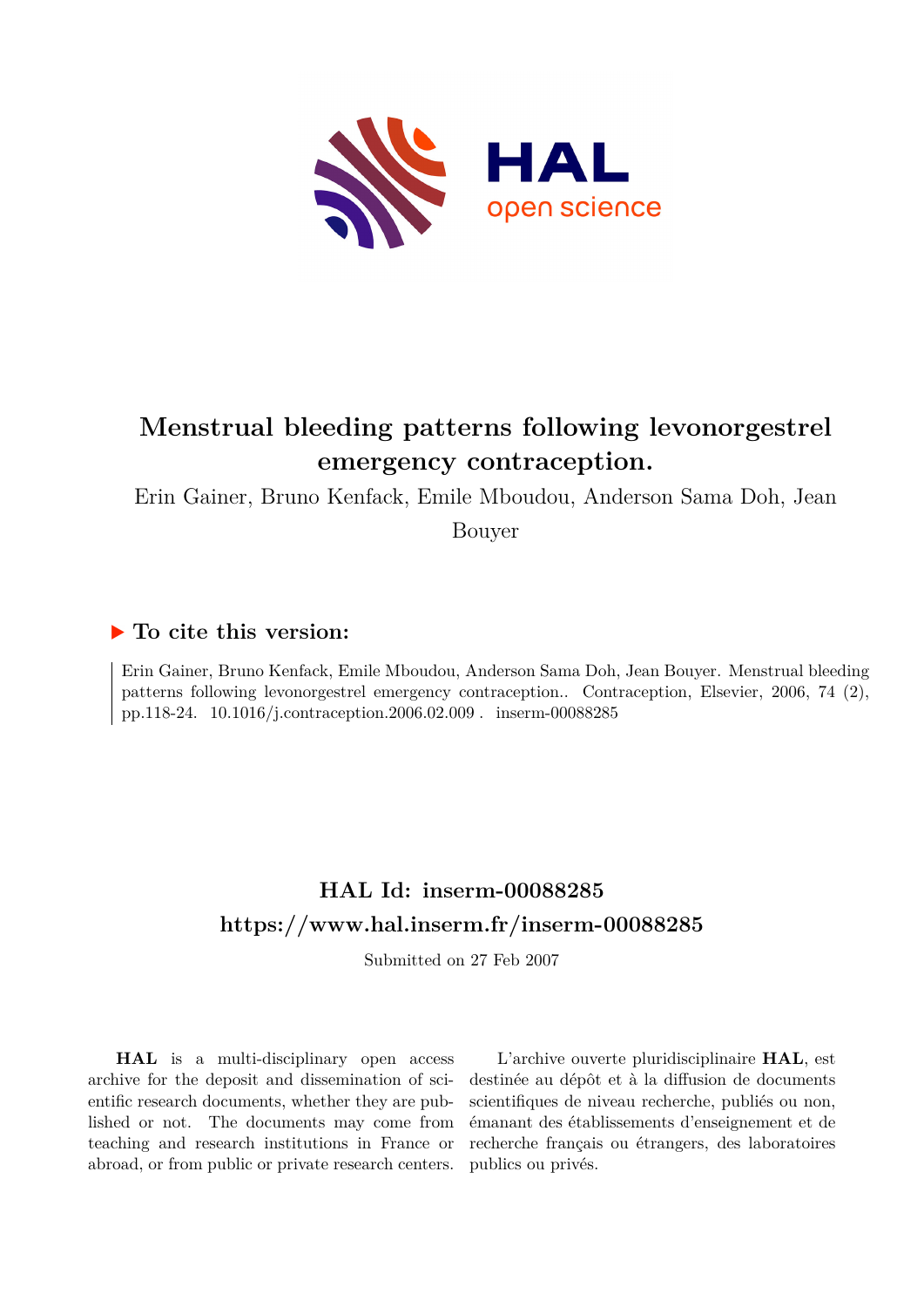

# **Menstrual Bleeding Patterns Following Levonorgestrel Emergency Contraception**

Erin Gainer<sup>1,2,\*</sup>, Bruno Kenfack<sup>3</sup>, Emile Mboudou<sup>3</sup>, Anderson Sama Doh<sup>3</sup>, Jean Bouyer<sup>1</sup>

1. INSERM, National Institute of Health and Medical Research, U569 "Epidemiology, Demography and Social sciences", IFR69, Le Kremlin-Bicêtre, France; INED, National Institute for Demographic Studies, Paris, France; University Paris-Sud 11, Faculté de Médecine, Le Kremlin-Bicêtre, France

2. Laboratoire HRA Pharma, Paris, France

3. Department of Obstetrics and Gynecology, Faculty of Medicine, University of Yaoundé I, Cameroon

**\***Corresponding author. HRA Pharma, 15 rue Béranger, 75003 Paris France. Tel: +33 1 40 33 11 30, Fax: +33 1 40 33 12 31, email: e.gainer@hra-pharma.com

Received date: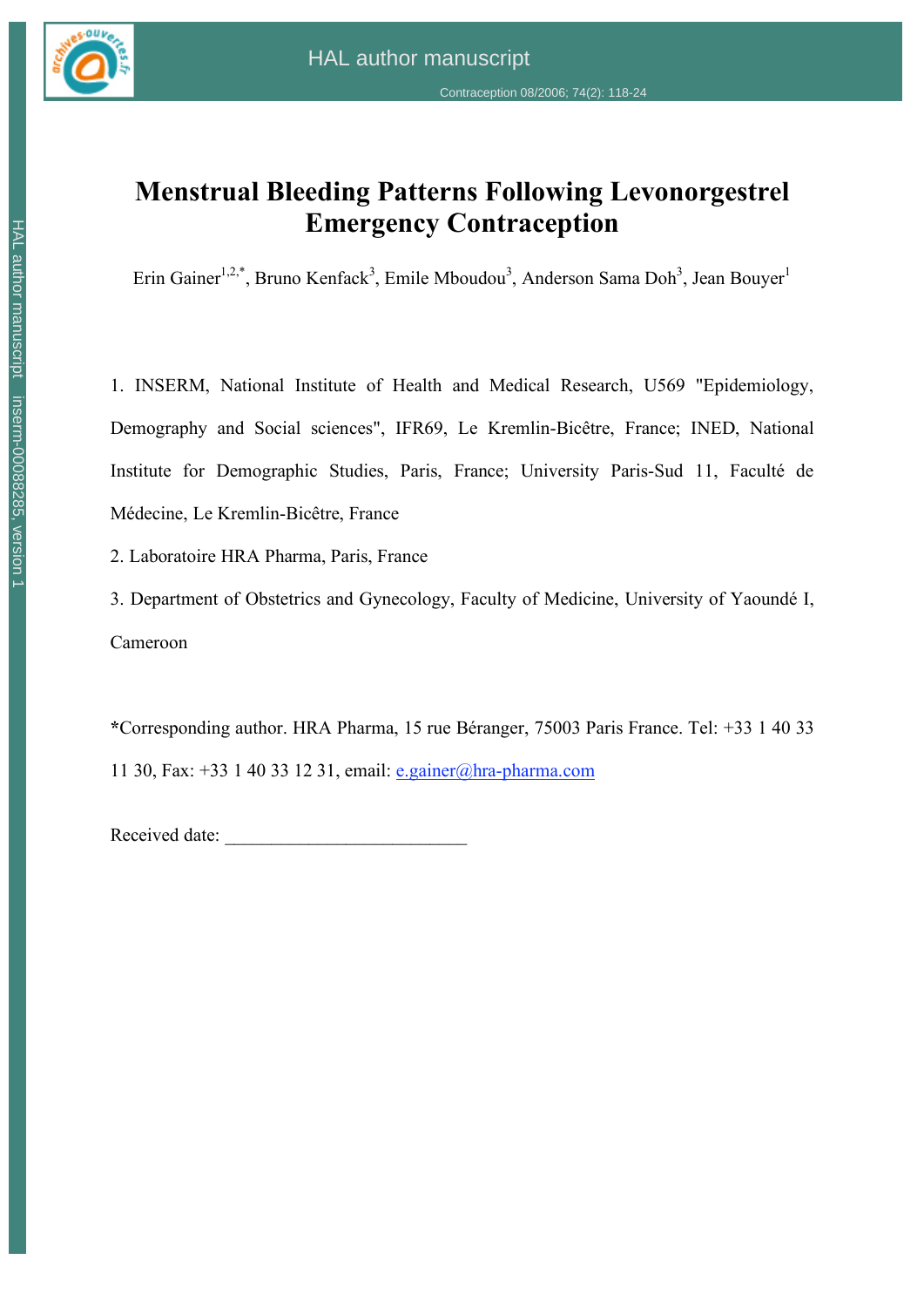#### **Abstract**

Multiple trials by the World Health Organization have established levonorgestrel as the gold standard in hormonal emergency contraception (EC). However, changes in menstrual patterns following EC have been observed, so we undertook this prospective study carried out to identify and determine the characteristics of these changes. Women requesting EC at any of two hospitals, one family planning unit and 12 pharmacies in Yaoundé, Cameroon were enrolled if they had a history of regular menstrual cycles over the previous 3 months and agreed to follow up until the end of the subsequent menstrual cycle. Pre-treatment menstrual patterns were compared with those of the EC treatment cycle and the cycle after EC. In a set of 232 participants (mean age of 25), we observed 34 (14.7%) cases of incident intermenstrual bleeding and statistically significant changes in menstrual cycle length, menstrual period length and menstrual appearance compared to baseline, patterns which differed according to whether EC was taken well before, close to or well after expected ovulation for that cycle. The majority of these changes disappeared in the following cycle. Levonorgestrel emergency contraception is associated with significant but transient changes in menstrual patterns in a significant proportion of users.

#### Key words

Levonorgestrel, emergency contraception, morning after pill, bleeding, menstrual cycle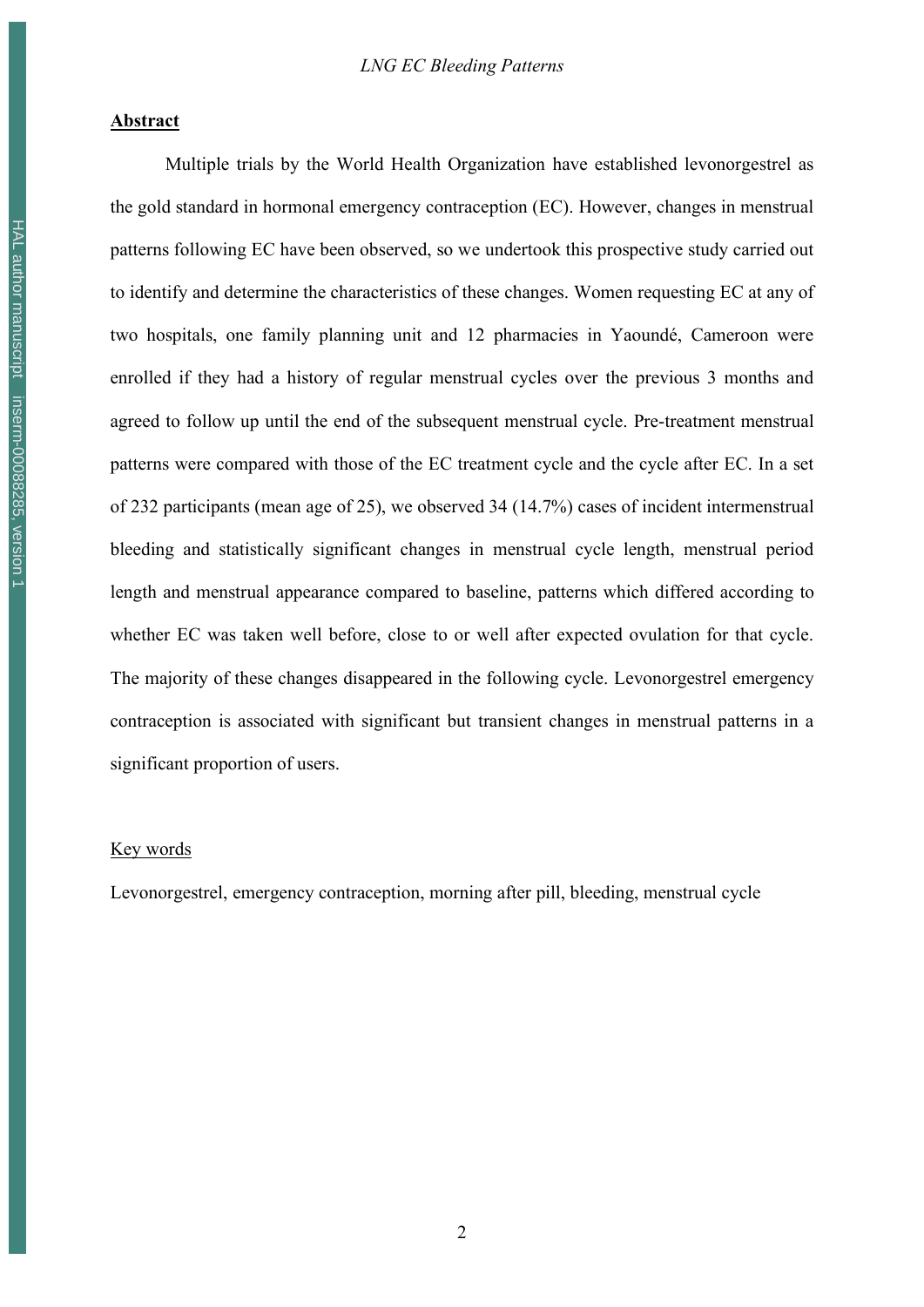#### **Introduction**

A trial by the World Health Organization published in 1998 established levonorgestrel (0.75 mg twice, 12 hours apart) as the gold standard in hormonal emergency contraception (EC), and more recent studies have demonstrated that the regimen can be safely simplified to a single-dose administration (1.5 mg) with no difference in effectiveness and no increase in side effects.<sup>1, 2, 3</sup> Results from these studies and others indicate that menstrual bleeding and cycle disturbance are among the most frequent side effects associated with EC treatment, with some 30% of users reporting bleeding within seven days of treatment and up to 13% experiencing more than 7 days' delay in menses.<sup>2, 4</sup> Approved product information for levonorgestrel EC recommends performing a pregnancy test in the event that users' next menstrual period is five or more days late, but detailed information on menstrual cycle characteristics (ie dysmenorrhea, intermenstrual bleeding, modifications in cycle length, persistence of disruption in subsequent cycles) following levonorgestrel EC is scarce, providing health care providers little guidance for counseling on this particular subject. Changes in menstrual patterns following EC use can be a source of concern and confusion for users, some of whom tend to misinterpret the occurrence of menstrual bleeding as a sign that treatment has been effective.<sup>5</sup> Indeed, in the same study, the most frequent questions asked by EC users were related to vaginal bleeding and menstrual disturbance.

We undertook the present study in order to obtain specific information on bleeding patterns following levonorgestrel EC use in an effort to provide guidance for health care providers and EC users.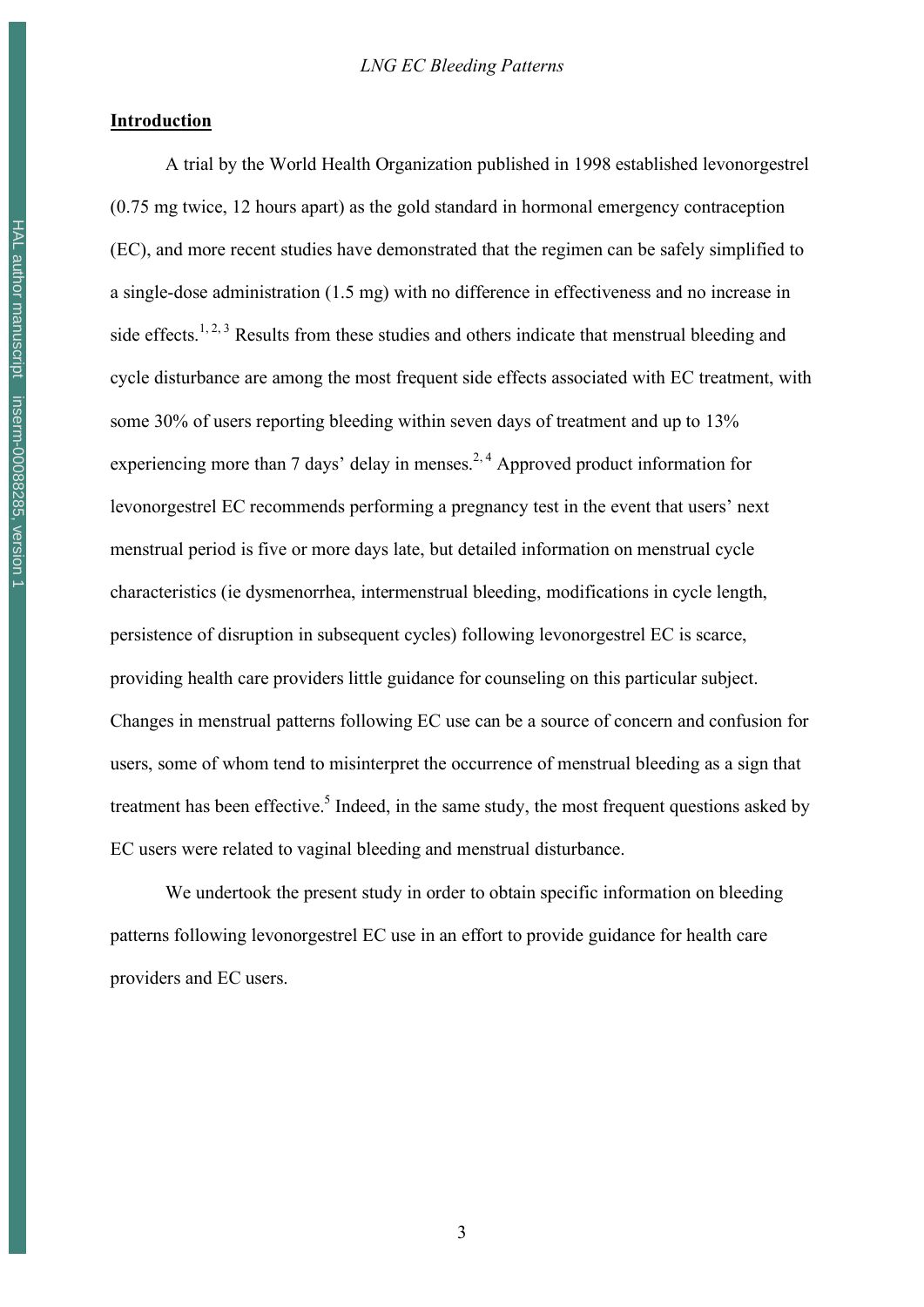#### **Materials and Methods**

We carried out a prospective observational study of the menstrual cycle characteristics of women who requested EC between April 2003 and March 2004 at any of two hospitals, one family planning center or twelve pharmacies in Yaoundé, Cameroon. We obtained ethical approval of the protocol from the Department of Gynecology and Obstetrics of the University of Yaounde I School of Medicine before beginning enrollment.

Women were eligible for the study if they requested EC within 72 hours of a single act of unprotected intercourse and had a history of regular menstrual cycles and regular menstrual periods in the previous three months (range of no more than two days in cycle length and one day in menstrual period duration). They were included if they provided informed consent for participation in the study and agreed to refrain from unprotected intercourse for the remainder of the menstrual cycle and the duration of the following cycle. Women were excluded from the study if they were on hormonal contraception, had attempted to use abortifacient products, had further acts of unprotected intercourse in the same menstrual cycle, were found to be pregnant at the time of emergency contraception use, or were breastfeeding. Women found to be pregnant at the time of follow-up were excluded from the analysis population.

Data on the participants' menstrual cycle characteristics were collected at inclusion and at two follow-up contacts scheduled directly after each of the next two menstrual periods. At inclusion, the principal investigator collected relevant information on each participant's gynecological and obstetrical history and dispensed levonorgestrel-only EC (NorLevo®, HRA Pharma) free of charge. EC was administered on admission to the study according to the current standard of care as two 0.75 mg tablets in a single intake, $6$  and each participant was provided a bleeding questionnaire to be brought back at the follow-up visits with instructions to record information on any intermenstrual or menstrual bleeding (dates, intensity, appearance) between EC and the follow-up visits.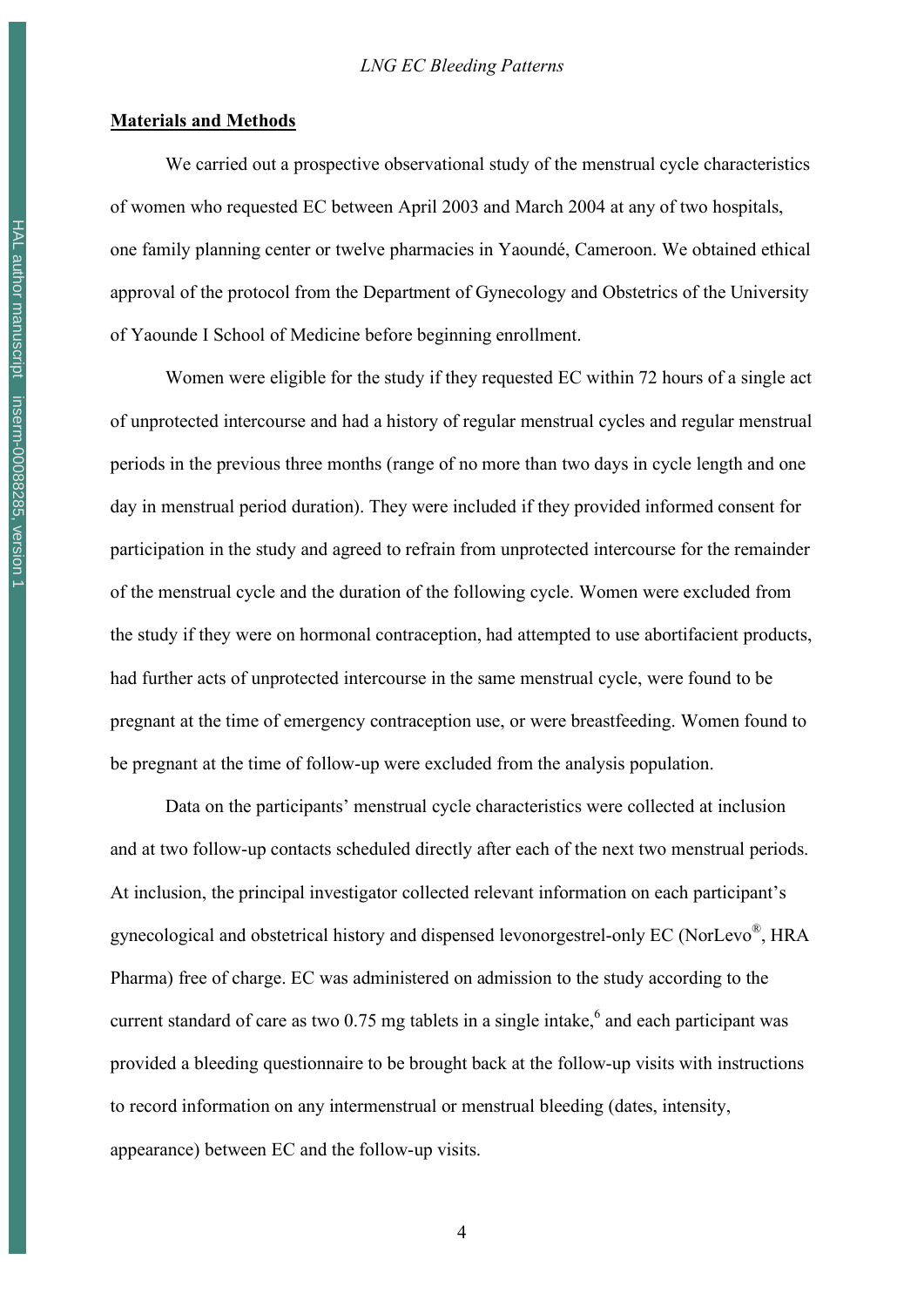At inclusion, women were asked about their typical menstrual cycle (over the past three cycles), which provided their baseline characteristics. Two follow-up visits were scheduled: one at the end of the EC cycle (treatment cycle) and the other at the end of the next cycle (post-EC cycle). We used self-reported data for baseline cycle length (described above) and defined cycle length for the treatment and post-EC cycles as the interval from the onset of each respective menstrual period to the day before the onset of the next respective period. We considered as having dysmenorrhea at baseline any participant who declared to have this symptom always or sometimes in her previous three cycles. We defined intermenstrual bleeding following EC intake as any blood loss occurring in an interval from 0 to 7 days following EC intake and followed by menstrual-like bleeding in an interval of 7 to 20 days after the onset of intermenstrual bleeding. We considered any episode of bleeding in the EC cycle not meeting the definition of intermenstrual bleeding to be a menstrual period. The expected day of ovulation was calculated based on baseline cycle length minus 13 days.<sup>7</sup>

Data were entered using EPI INFO<sup>®</sup> 2000 and analyzed using STATA<sup>®</sup> version 6.0. For each participant, we first described baseline cycle characteristics (average over the past three cycles) and the circumstances surrounding EC treatment (reason, cycle day, delay between intercourse and EC). We then compared cycle characteristics (including cycle length and duration of menstrual period) between the baseline cycle and the cycle in which EC was taken (n=232) to evaluate the changes associated with EC. Finally, we compared cycle characteristics between the baseline cycle and the post-EC cycle (n=132) to evaluate whether these changes persisted. To do so, we used paired tests (chi-squared or Student according to whether the comparison dealt with proportions or means). In order to control for differences in EC effects according to the time in the menstrual cycle in which intake occurred, we stratified our sample into three groups based on the day of EC intake relative to expected ovulation: pre-ovulatory (EC intake 3 or more days before expected ovulation), peri-ovulatory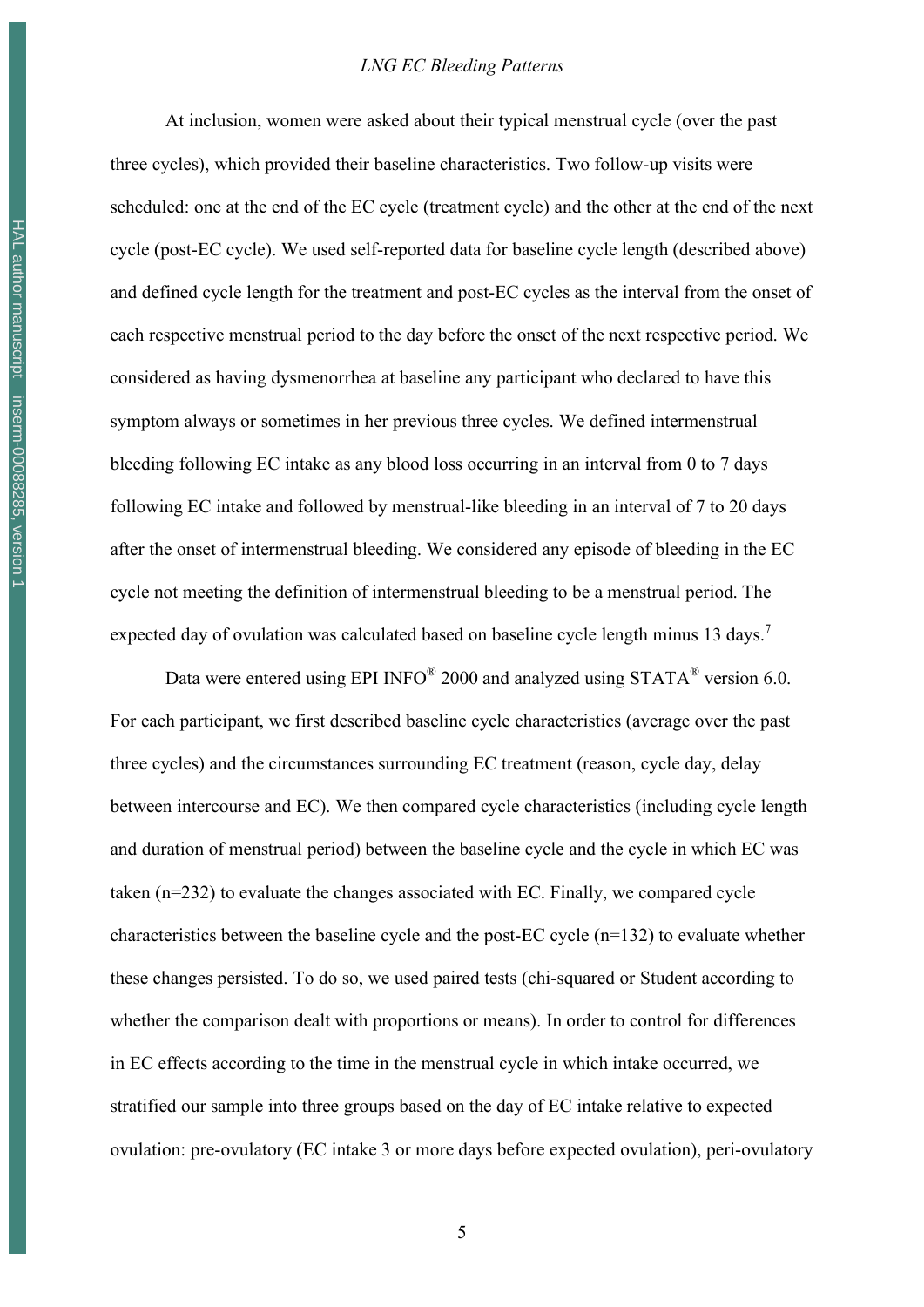(EC intake no more than 2 days before or after expected ovulation), and post-ovulatory (EC intake 3 or more days after expected ovulation).

Since paired tests were performed, these comparisons were automatically adjusted for the women's baseline characteristics. However, we were interested in testing whether baseline characteristics played a role in changes after EC, for instance whether these changes were different according to women's age or baseline cycle length. To answer these questions, we used mixed-effects regression models (logistic or linear) including interaction terms between baseline characteristics and EC or post-EC cycle characteristics. $8$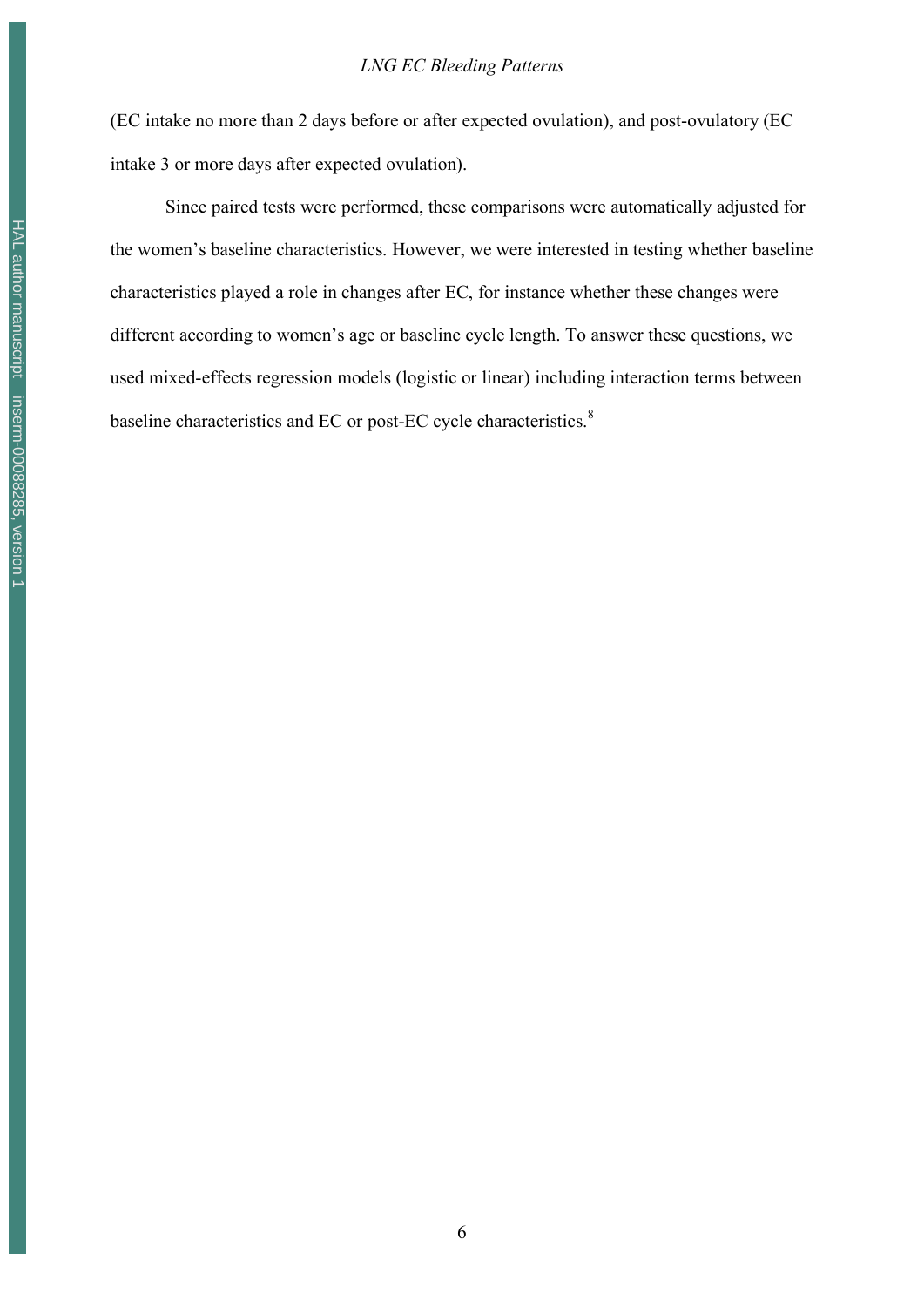#### **Results**

#### *Study population*

A total of 344 women were included in the study and received EC treatment, and 235 returned for the first follow-up visit, of whom three were excluded because they were found to be pregnant (EC failure rate of 1.3%), comprising an analysis population of 232. A further 100 women did not return for the second follow-up visit. Loss to follow-up was not correlated with demographic or menstrual cycle characteristics but was positively associated with contraceptive use and varied according to profession (with a lower lost-to-follow-up rate among students) (Table 1). Women requested EC on average 23.7 hours (range  $2 - 72$  hours) after mid-cycle intercourse (mean cycle day of intercourse:  $14.4 \pm 4$ ), and nearly all of them (97%) took EC between days 8 and 21 of the onset of their last menstrual period.

#### *Baseline cycle characteristics*

Participants' baseline menstrual cycle characteristics are presented in Table 2, stratified according to the time of EC intake in the cycle. Mean cycle length was of 28.4 days, with an overall range of 23 to 33 days, menstrual period duration was on average 4 days, and over half of participants reported dysmenorrhea (53.2%). Menstrual appearance was described as red (78.6%) or dark (17.1%) in color, with very few women reporting the presence of blood clots  $(3.1\%)$  or a sticky appearance  $(1.1\%)$ , and one-fourth  $(26.5\%)$  of women reported a history of pre-menstrual spotting (data not shown).

#### *EC treatment cycle characteristics*

Data on the characteristics of the EC treatment cycle are available for 232 women. Cycle length during the treatment cycle was shortened by two or more days for 49 (21%) participants and lengthened by two or more days for 57 (24%) participants (Figure 1). Cycle length was shortened by approximately one day for women who took EC in the pre-ovulatory phase of the cycle and was lengthened by close to two days for women who took EC in the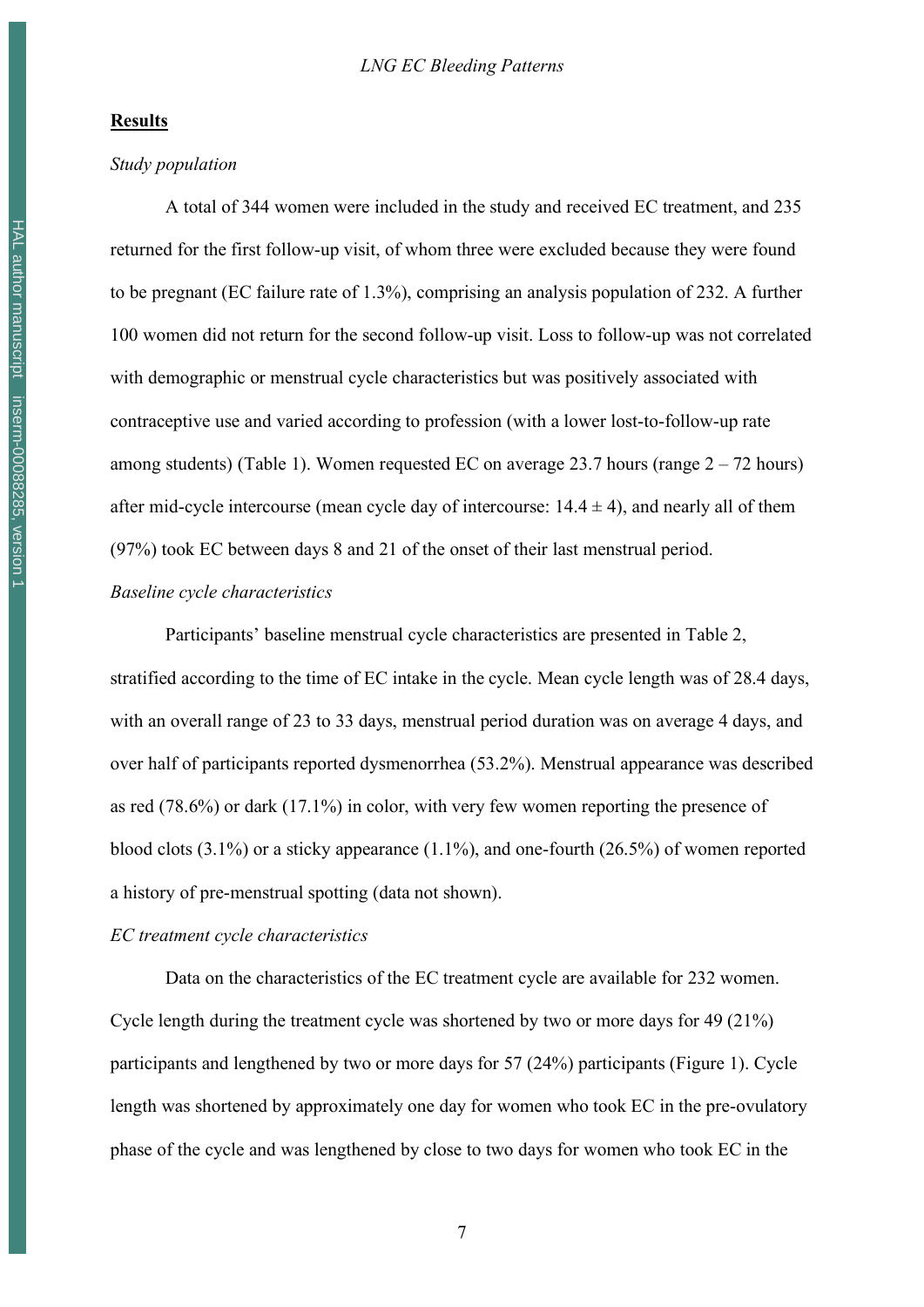post-ovulatory phase of the cycle, and these changes reached statistical significance  $(p<0.01)$ (Table 2). No difference in cycle length was observed for women who took EC right around the time of expected ovulation. Menstrual period duration did not change with pre-ovulatory EC intake but increased significantly ( $p<0.01$ ) with peri- or post-ovulatory intake. Estimated blood loss was equal to baseline in 68.5% of participants (data not shown). Regression models showed that young women (under 20 years) and women with short cycle lengths at baseline (less than 26 days) experienced significantly lengthened cycles after EC treatment (Table 3).

Menstrual appearance during the EC treatment cycle was reported to be significantly darker and stickier than at baseline (p<0.001), but intra-individual changes in menstrual appearance were noticed in only 15% of cases (data not shown). The incidence of dysmenorrhea decreased (Table 2). During the EC treatment cycle, 34 (14.7%) participants experienced intermenstrual bleeding which lasted an average of 2.4 days (range 1-7) and was generally lighter in abundance than regular menstrual bleeding (89% of cases) but did not differ in appearance from baseline menses (data not shown). The cases of intermenstrual bleeding can be considered as incident as they occurred almost entirely (in 98% of cases) in participants who had not reported pre-menstrual spotting at baseline. Intermenstrual bleeding began as early as 8 hours after EC intake and on average on the fourth day thereafter and was significantly  $(p<0.01)$  more common for women who had intercourse early in the cycle, several days before their presumed date of ovulation.

#### *Post-treatment cycle characteristics*

Data on the post-treatment cycle are available for 132 women. Cycle length returned to baseline values in the post-treatment cycle for pre-ovulatory EC intake but remained slightly longer than baseline for post-ovulatory EC intake (Table 2, Figure 1). Although menstrual periods remained slightly longer than baseline for the peri- and post-ovulatory groups (Table 2), the range of values was notably tighter, with no participant reporting a

HAL author manuscript inserm-00088285, version 1 HAL author manuscript inserm-00088285, version 1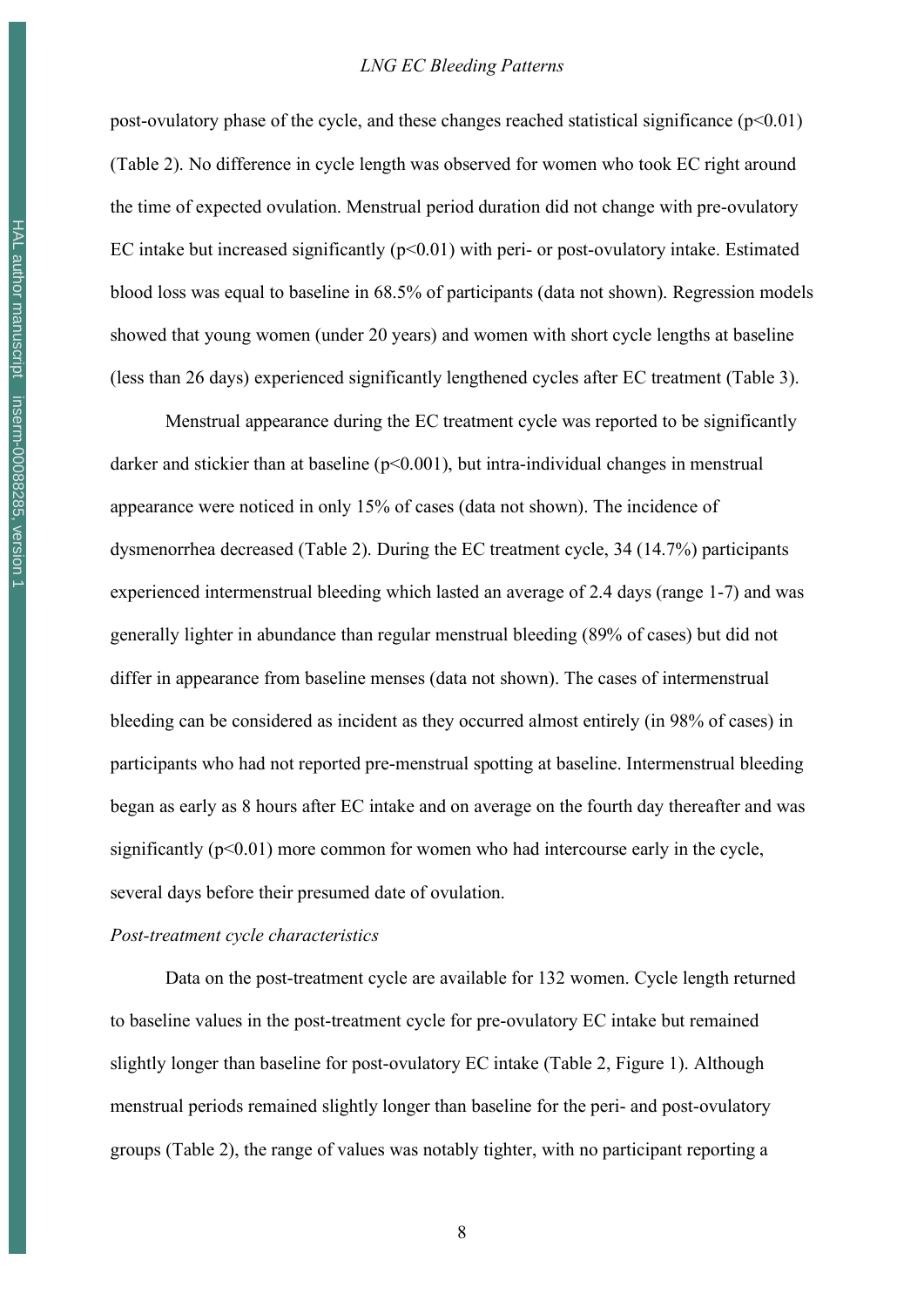#### *LNG EC Bleeding Patterns*

menstrual period longer than six days (data not shown). Menstrual appearance also returned the profile reported at baseline (data not shown). The decrease in dysmenorrhea reported in the treatment cycle persisted in the post-treatment cycle (Table 2). Estimated blood loss was equal to baseline in 99% of participants (data not shown).

Regression models (Table 3) confirmed that the overall return to normal profile was consistent across all age groups as well as for women with baseline cycle length of 27-29 days. Women with short  $(\leq 27 \text{ days})$  or long  $(> 29 \text{ days})$  baseline cycles had a persistent lengthening or shortening of their cycles, respectively, compared to baseline.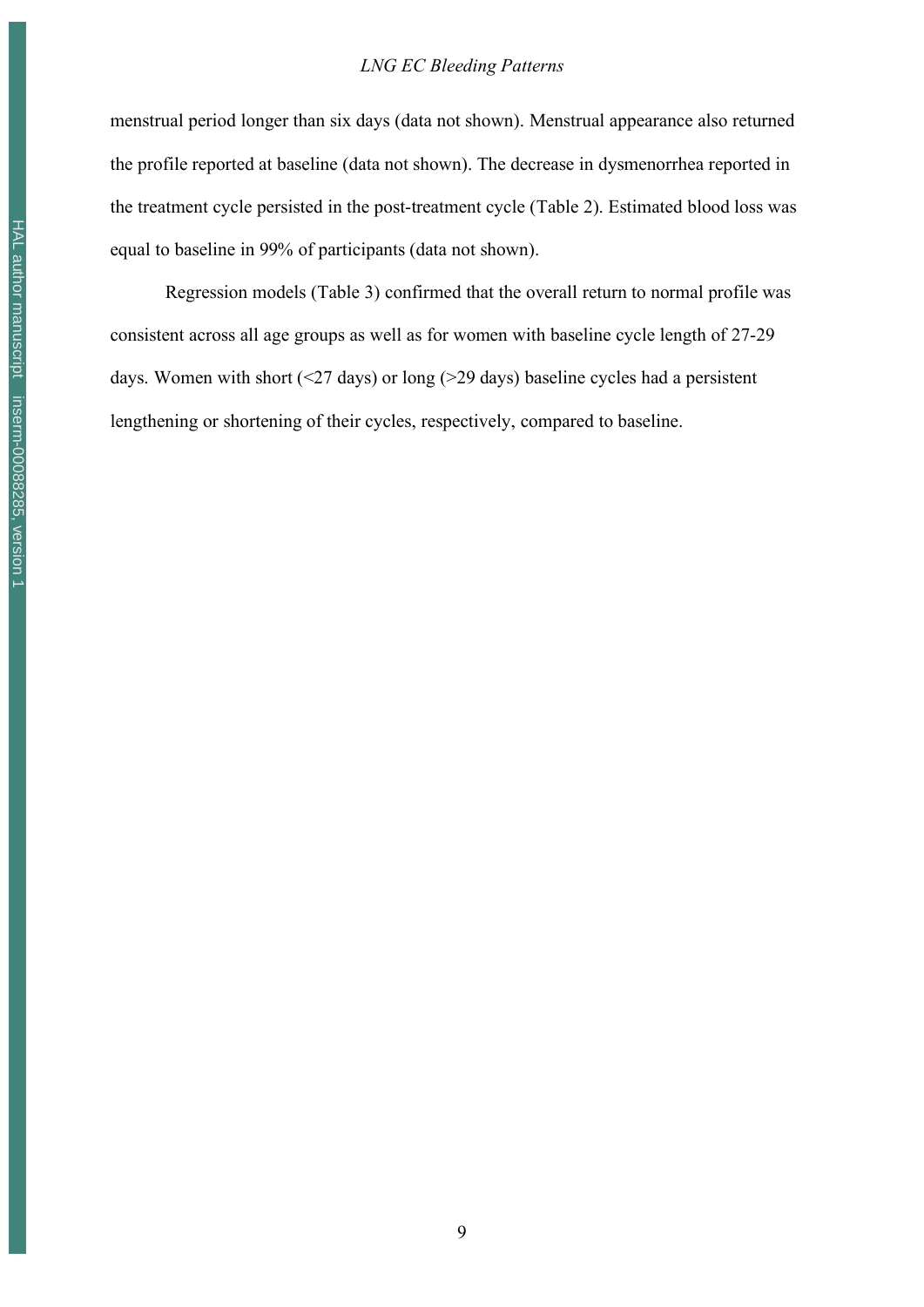#### **Discussion**

In this study of levonorgestrel EC use in women with a history of regular menstrual cycles, we observed significant but transient changes after EC in menstrual cycle characteristics including cycle length, duration of menses, menstrual appearance and incidence of intermenstrual bleeding. Cycle characteristics returned largely to baseline values in the next complete menstrual cycle.

Inclusion in this study was based on menstrual cycle regularity defined as limited intra-individual variability in cycle length  $(+/- 2$  days) and menstrual period duration  $(+/- 1)$ day). Were these inclusions criteria too strict? Epidemiological literature on menstrual cycle regularity is very poor. The menstrual cycle of a human being is characterized by a mean interval of 28 days between two menses. <sup>9</sup> Significant natural variability in menstrual cycle length has been observed, even among women who believe they have "regular" cycles; indeed, in a recent study nearly half of women who claimed to have a consistent cycle length in fact experienced a cycle length range of  $+/$ - 7 days.<sup>10</sup> However, in the same study, average cycle length was not more than two days different than the estimated cycle length in 62% of participants, suggesting that a majority of women are able to accurately describe their cycle length.

We set out to collect objective data on menstrual cycle characteristics, a task which proved possible for all parameters except one: menstrual appearance. Participants recorded their own impressions of menstrual appearance, and no blinded objective assessment was made of this parameter. We recognize that the changes observed in menstrual appearance (differences in color) between the baseline and EC cycles could in fact be the product of observation bias, in that participants expected their menses to appear different after EC treatment. Intra-individual changes were noticed in 15% of cases.

HAL author manuscript inserm-00088285, version 1 HAL author manuscript inserm-00088285, version 1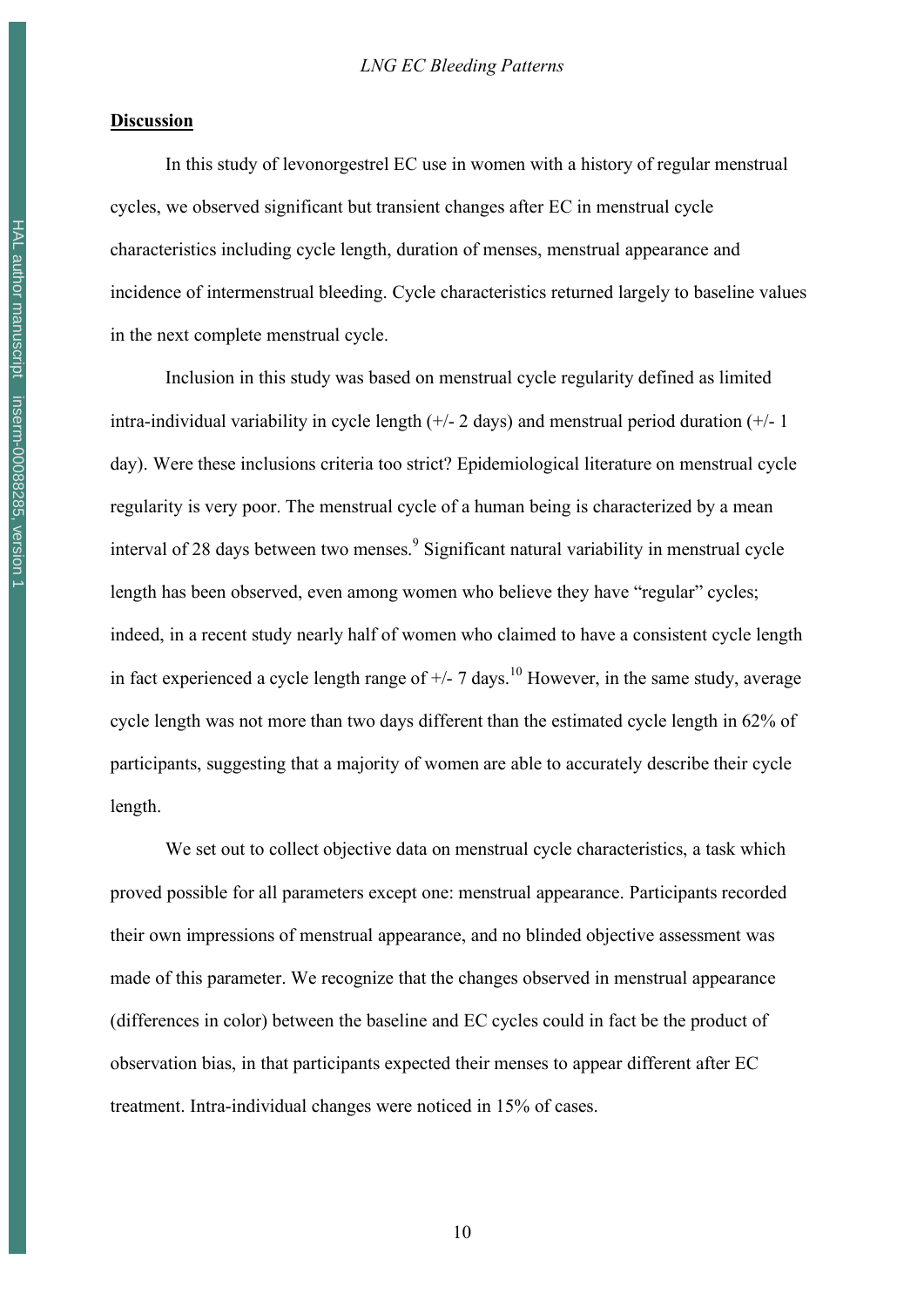Being able to predict changes in cycle length after EC is very important so that women can be counseled and reassured about what to expect. In our study, taking EC early in the menstrual cycle (two or more days before expected ovulation) was associated with a shortened cycle length and incident intermenstrual bleeding, which is consistent with the fact that levonorgestrel administration in the early follicular phase is associated with a blunted LH peak, shortened luteal phase length and ovulation blockade.<sup>11,12, 13</sup>

Taking EC later in the menstrual cycle (two or more days after expected ovulation), on the other hand, tended to prolong the menstrual cycle, as can be expected in light of the direct relationship that has been observed between circulating progestogen metabolite concentrations and luteal phase length.<sup>14</sup> On the overall, EC treatment was associated with a significant but slight increase in menstrual cycle length, which reinforces the importance of current recommendations for pregnancy testing in the event that the onset of next menses is delayed by more than five days after EC intake (NorLevo product information).

We recorded 34 cases (14.7%) of incident intermenstrual bleeding within seven days of EC, which is similar to the rates of bleeding not related to menses seen in previous largescale studies: 16% in a WHO study of a total of 1978 LNG EC users,<sup>2</sup> and 16% in a Nigerian study of 544 LNG EC users.<sup>15</sup> Progestogen-only regular contraceptive methods (oral pills, implants or progestogen-only releasing intra-uterine systems) are associated with frequent vaginal bleeding disturbances and breakthrough bleeding,  $16, 17$  and although the pathogenesis of such breakthrough bleeding remains ill-defined it appears to be mediated via progestogeninduced down regulation of sex steroid receptors and altered expression of local mediators that are implicated in menstruation and differentially expressed throughout the menstrual cycle.<sup>18, 19</sup> Further studies with histopathological endpoints may be needed to understand the mechanism of this effect.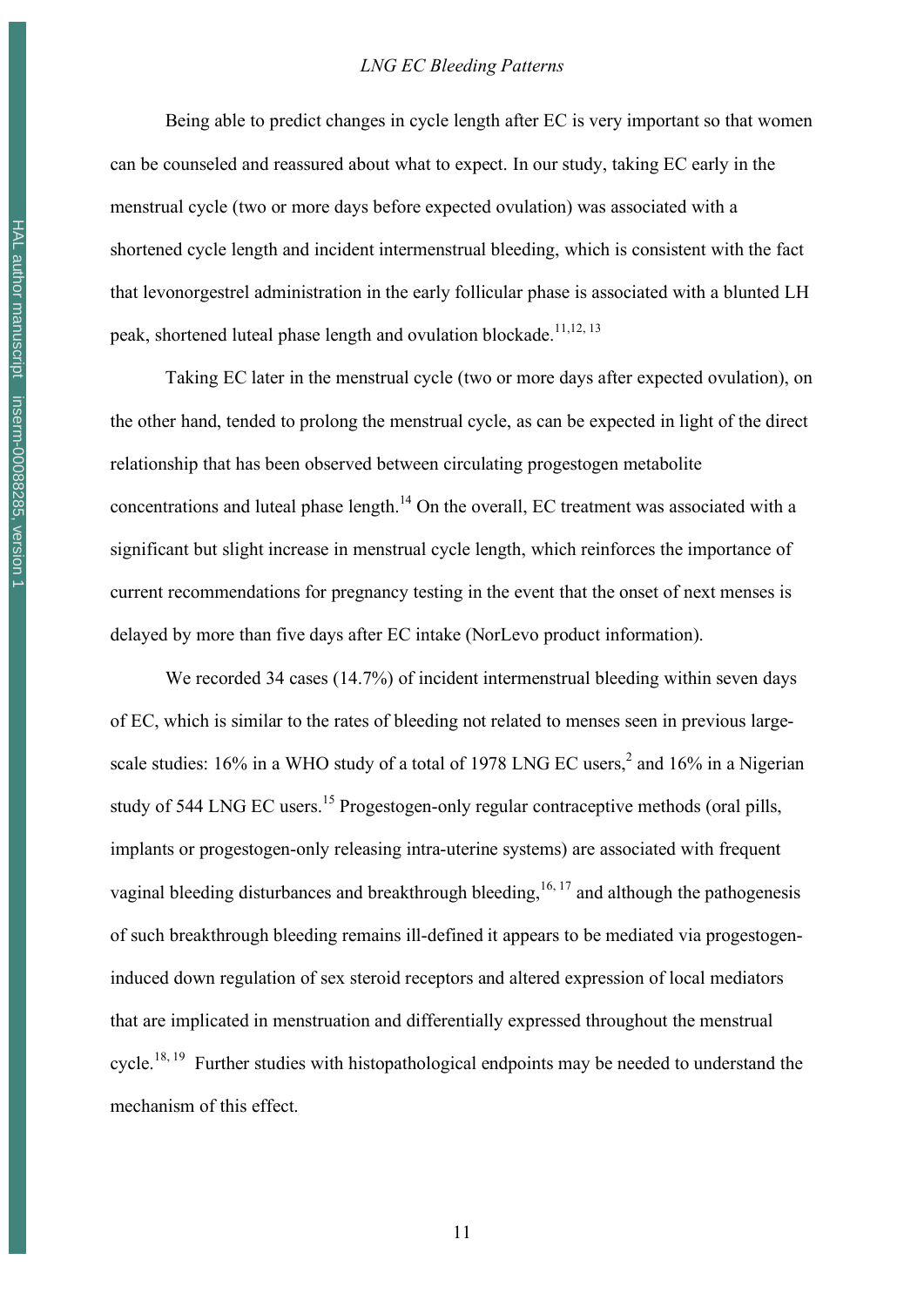The seemingly significant decrease in frequency of dysmenorrhoea is likely biased by our data collection methods, because we compared cumulative incidence over the three cycles before EC to incidence in single cycles. A study taking into account only women who always have dysmenorrhoea is needed to confirm our results.

A growing body of literature recommends co-prescription of EC with hormonal oral contraception (OC) in the event of OC compliance problems,  $6$  but OC use induces artificial bleeding patterns that are completely different in their nature from natural cycle characteristics, so we chose to exclude OC users from our study. It is critical, however, for health care providers to be particularly sensitive to the question of bleeding patterns among OC users who miss their pills in light of the fact that continual OC use could mask an early pregnancy.

In Cameroon, hormonal oral contraception has been available since 1980, and family planning efforts were first officially integrated into national public health policy in 1989; a study of the evolution of family planning in Cameroon between the years 1974 and 2000 showed an increase in the number of family planning clinics from 1 to 374 and in the number of users of modern contraceptive methods from 250 to over 1 million (D. Nouthe and E.R. Mbu, unpublished data, 2000). The overall prevalence of modern contraceptive methods, an estimated 7.5%, remains low compared to figures from developed countries but is among the highest in sub-Saharan Africa.<sup>20</sup> A dedicated levonorgestrel-only EC product has been available since 2002 and is distributed in certain hospitals, family planning centers and pharmacies on a non-prescription basis. The participants in this study mirror the overall population of EC users in Cameroon, consisting for the majority of unmarried students and young professionals (NEC Nguepi, unpublished data, 1999).

Follow-up of our population was a challenge, probably related to the diversity of recruitment sites involved in the study (numerous pharmacies, hospitals, family planning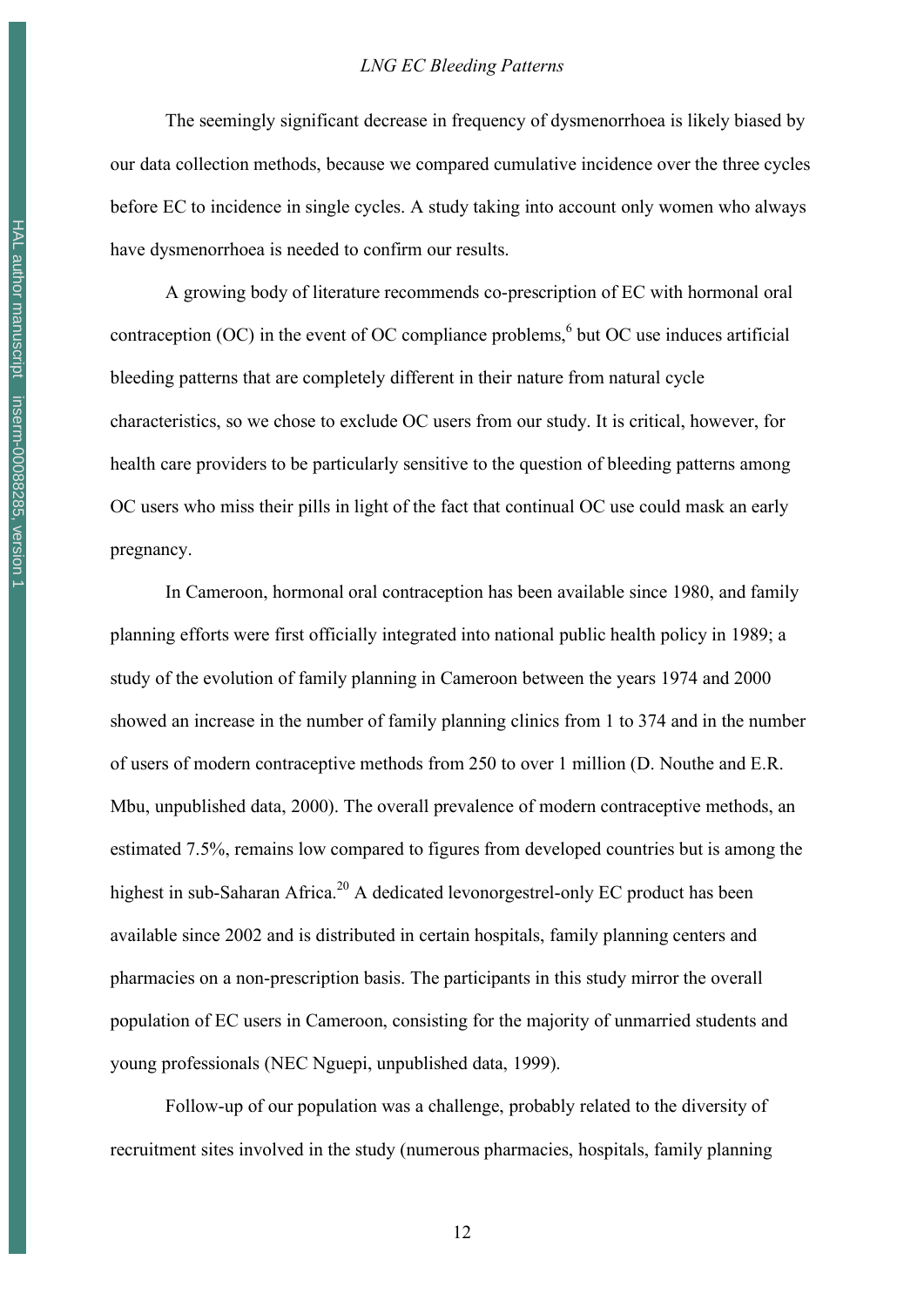center). Thirty percent of the follow-up data available were obtained by telephone, and in 24% of cases, participants returned only after a phone call. It is critical to evaluate the potential impact of the relatively high loss to follow up on our results. Women lost to followup were not different in terms of key traits that would likely have an impact on the results observed (demographics, baseline menstrual cycle characteristics). If participants who experienced incident bleeding irregularities were more prone to return for follow-up than others, our results would overestimate the effect of levonorgestrel EC on menstrual cycle characteristics. This does not seem likely in light of the fact that our results (incidence of intermenstrual bleeding, for example) are in line with published studies.<sup>2, 15</sup> It is unlikely that women were lost to follow-up due to pregnancy, as pregnant women would have been in touch with the investigational site for pregnancy counseling and care; further, the EC failure rate observed is similar to that documented in published studies.<sup>1, 2, 4</sup> Loss to follow-up was particularly high for the post-treatment cycle, but it seems reasonable to hypothesize that a number of participants did not feel the need to return for follow-up because their menstrual cycles had returned to normal by that time.

A study currently in press by Raymond and colleagues conducted at nearly the same time as ours in a population of American women found that when taken in the first 3 weeks of the menstrual cycle, levonorgestrel EC significantly shortened that cycle as compared both with the usual cycle length and with the cycle duration in a comparison group of similar women who had not taken  $EC^{21}$  These results correspond to what we observed for women who took EC in the pre-ovulatory phase but are in contradiction with what we saw for EC taken in the peri-ovulatory or post-ovulatory phases. Even though our results differ from Raymond's in terms of the direction of the impact of EC treatment in the second half of the menstrual cycle on cycle length, both studies indicate that any menstrual cycle changes produced by levonorgestrel EC appear to disappear in subsequent cycles.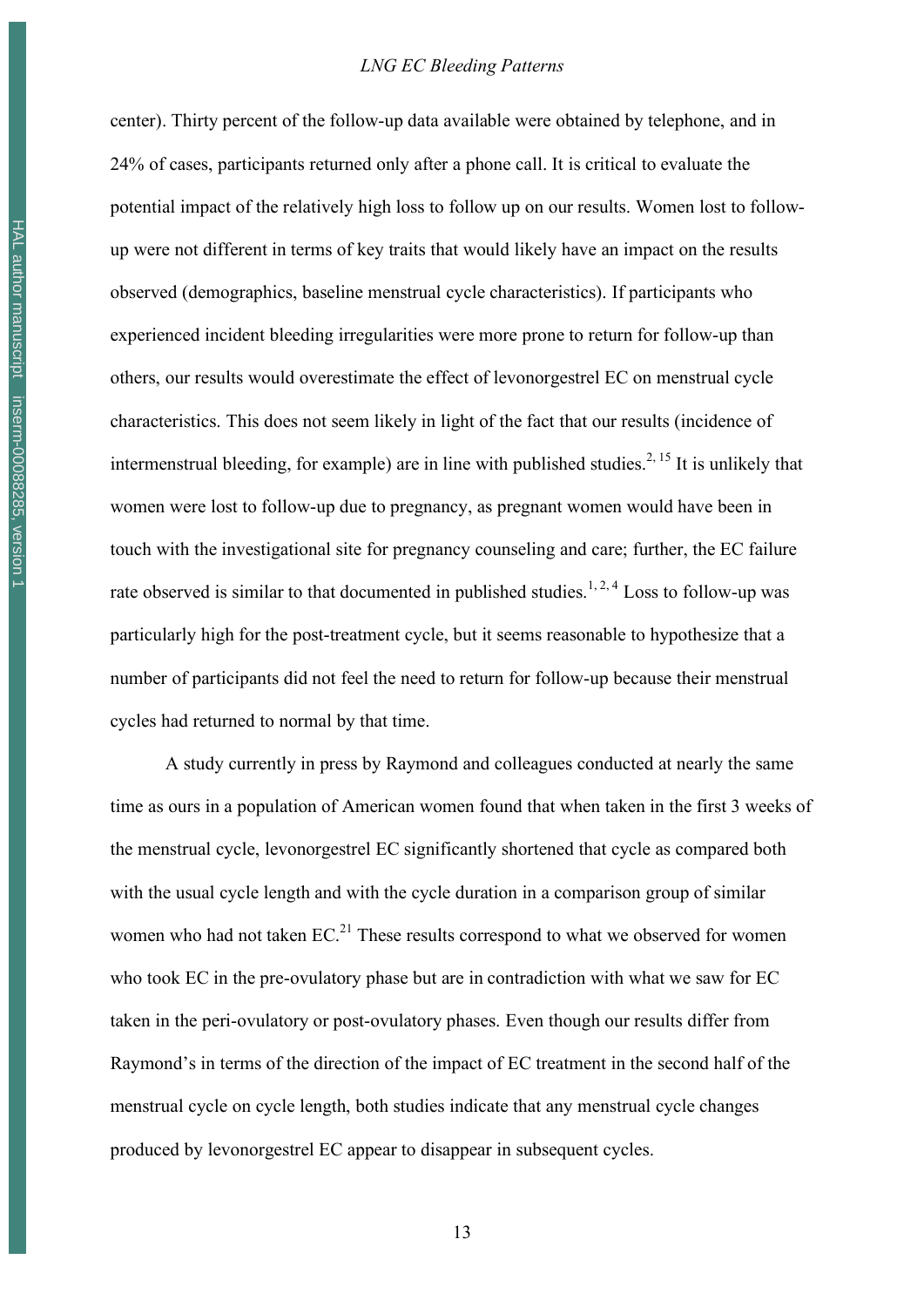The two main differences between the studies appear to lie in stratification techniques and definitions of bleeding parameters. To explore whether these difference could explain the seemingly contradictory results, we re-ran our analyses stratifying, as Raymond et al did, by cycle week of treatment (week 1 to 4) rather than by date of EC relative to expected ovulation. We were not able to reproduce Raymond et al's results, and this approach to stratification produced highly imbalanced groups because 97% of the women in our study took EC in cycle week 2 or 3. In this analysis of our data, treatment in week 2 shortened the cycle whereas treatment in week 3 lengthened it, similar to what we observed for pre- and post-ovulatory treatment. What is missing from the week-wise stratification but visible in our approach is that women treated right around expected ovulation (in the peri-ovulatory phase, as we define it) do not experience significant changes in cycle length, whereas those treated 3 or more days before or after ovulation do.

The two studies also differ in design with respect to definitions of intermenstrual bleeding versus menstrual bleeding. Raymond et al considered that intermenstrual bleeding could last no more than two consecutive days and that menstrual periods corresponded to episodes of at least 3 days of bleeding (either consecutive or separated only by 1 bleeding-free day) preceded by at least 2 days without bleeding. In our study, women who had episodes of bleeding 3 days long or more followed by menstrual-like bleeding 7 to 20 days later were considered to have had intermenstrual bleeding. In order to explore the impact of such difference in definition on the overall results, we re-ran our analyses after having reclassified women for whom our definitions diverged. In concrete terms, this meant re-categorizing intermenstrual bleeding as a menstrual period for 14 women in our study who reported episodes of intermenstrual bleeding that lasted 3 days or more. With this new classification, we re-ran our analyses, stratifying first by time of EC relative to ovulation, as in our study, and then by week of treatment, as per Raymond et al. The results revealed that reclassification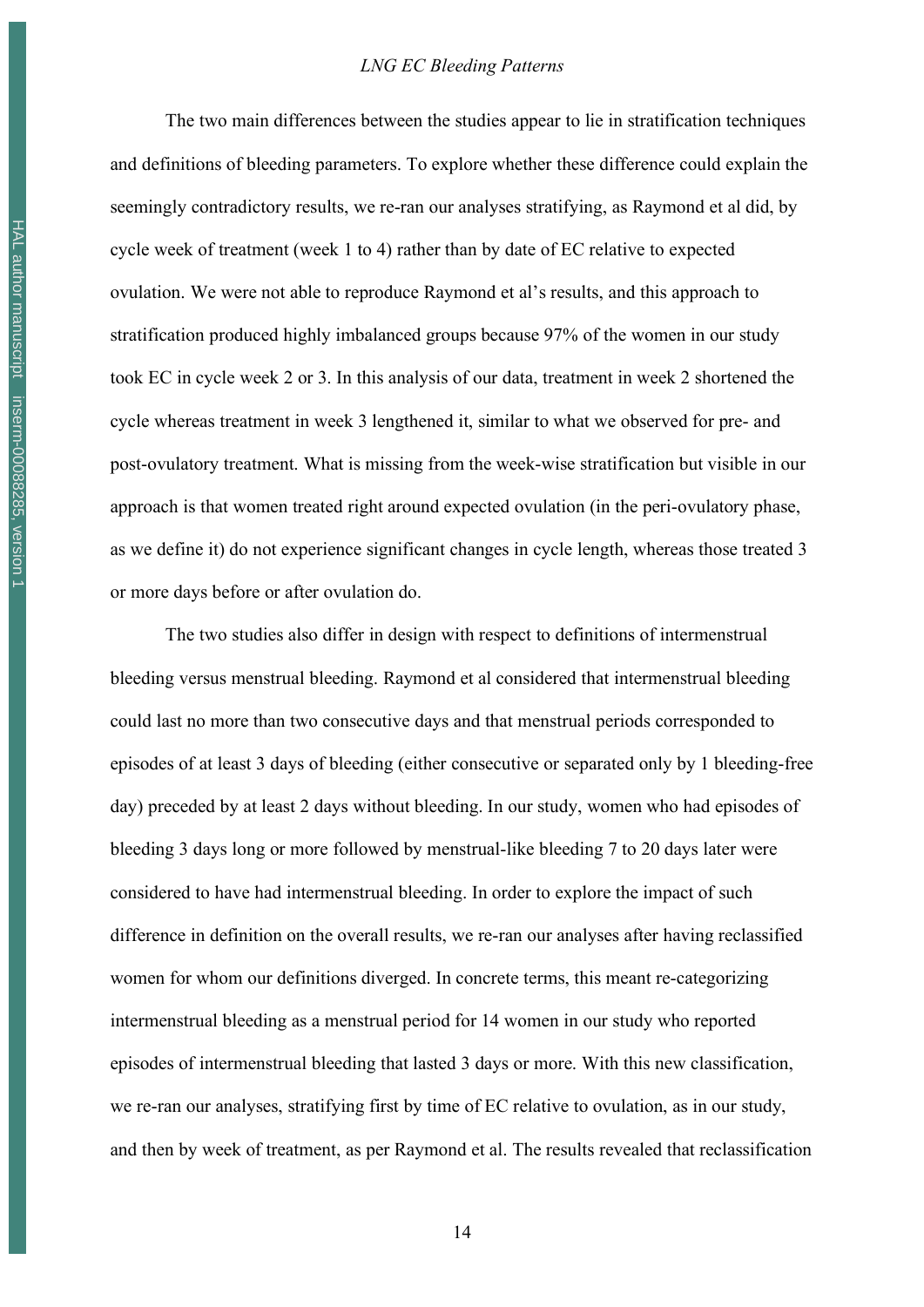#### *LNG EC Bleeding Patterns*

of the 14 women in question with stratification according to our method did not reverse the statistically significant trends we have described: shortening of cycle length for pre-ovulatory treatment, no change in cycle length for peri-ovulatory treatment, and lengthening of cycle length for post-ovulatory treatment. When we stratified by cycle length of treatment, however, the results were different: no difference for week 1, significant shortening for week 2 and, curiously enough, lesser but still statistically significant shortening for week 3. Therefore, differences in definitions may indeed account for some of the differences between the two studies in cycle length patterns for women who took EC in the second half of the cycle. Nonetheless, in our sample, all of the women with episodes of intermenstrual bleeding according to our definition had full menstrual periods an average of 12 days later (range 7 to 16), for an overall EC cycle length of 29.6 days (range 25-35). Such a pattern has been seen in some studies to mechanistically be associated with an aborted LH peak and subsequent LH peak some 7 to 16 days later, followed by a normal rise in urinary pregnanediol.<sup>12</sup> We therefore wonder about the clinical relevance of calling such episodes of bleeding menstrual periods to the extent that a risk of fecundation may persist for that cycle.

Finally, the two studies also differ in design with respect to inclusion criteria, methods of data collection, and presence comparison group. The inclusion criteria in our study in terms of regularity of cycle length and menstrual period duration were stricter than for Raymond et al, which may have produced a sample with cycle lengths more homogeneous, more robust and less susceptible to fluctuation than in the Raymond sample. Data in both studies were self-reported by the participants, but data collection tools were different: daily diary cards for Raymond et al versus bleeding questionnaires in our study. No external comparison group was available in our study, which is a weakness in comparison to Raymond et al, although intra-subject comparison to baseline in our study was based on average cycle characteristics over the three previous cycles before EC treatment rather than merely on "usual menstrual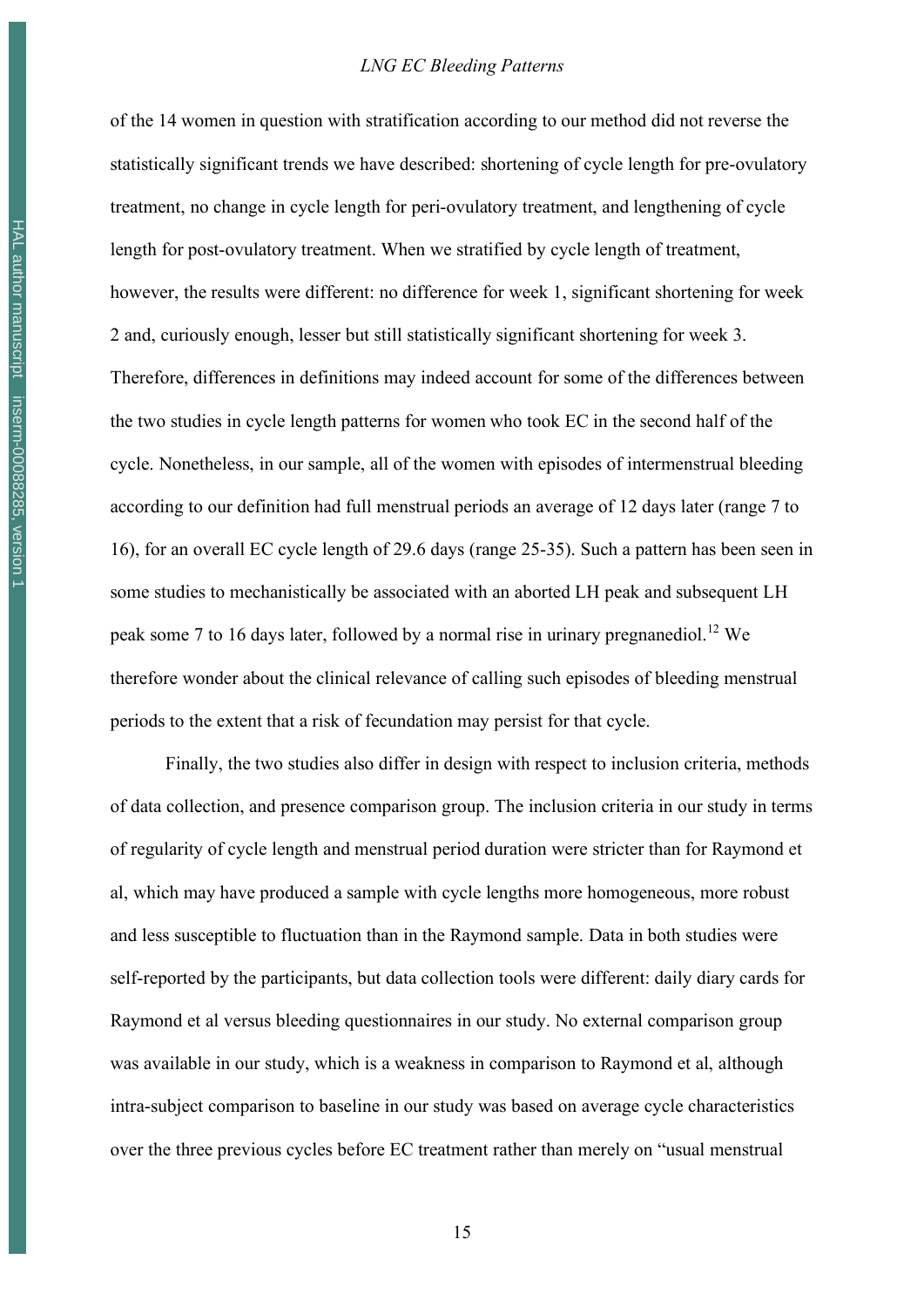#### *LNG EC Bleeding Patterns*

cycle length" as in Raymond et al. A more detailed comparison of data and analysis methods from the two studies may be necessary to understand the reasons behind the apparently inconsistent results. On the overall, however, the two studies are consistent in that they both indicate that any changes in bleeding patterns produced by levonorgestrel EC in the treatment cycle tend to disappear in the subsequent cycle.

In conclusion, this study is important in that it provides health care providers with clear data for counseling patients on intermenstrual bleeding (when, how long), cycle length and menstrual period characteristics after EC use. Even though our results confirm previous reports that levonorgestrel EC can indeed produce changes in menstrual cycle characteristics, patients and providers can be reassured that the changes experienced are transient and resolve in the next cycle.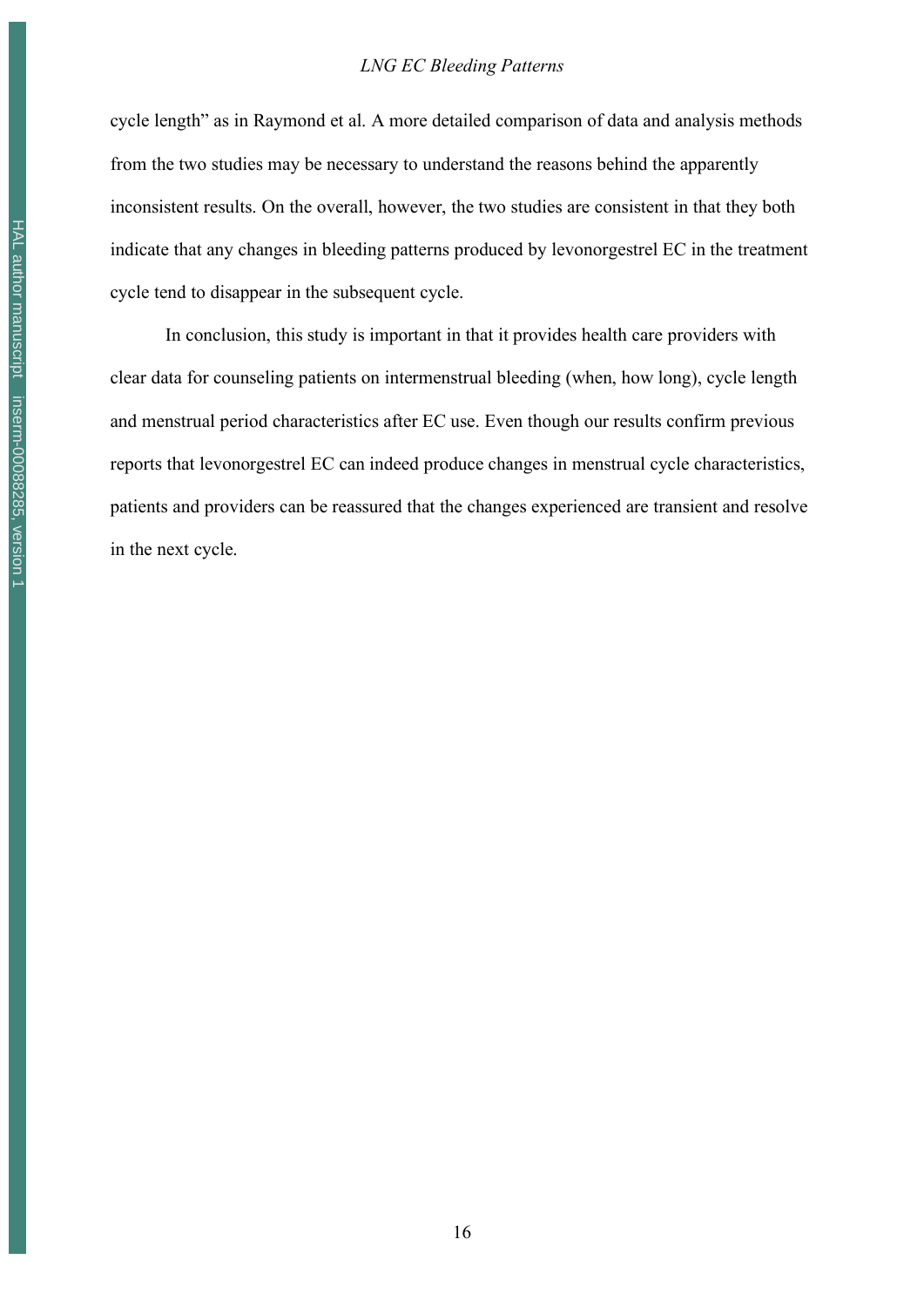### **Acknowledgments**

The study's field costs were financed by a grant from HRA Pharma, and the NorLevo treatments dispensed during the study were donated by HRA Pharma.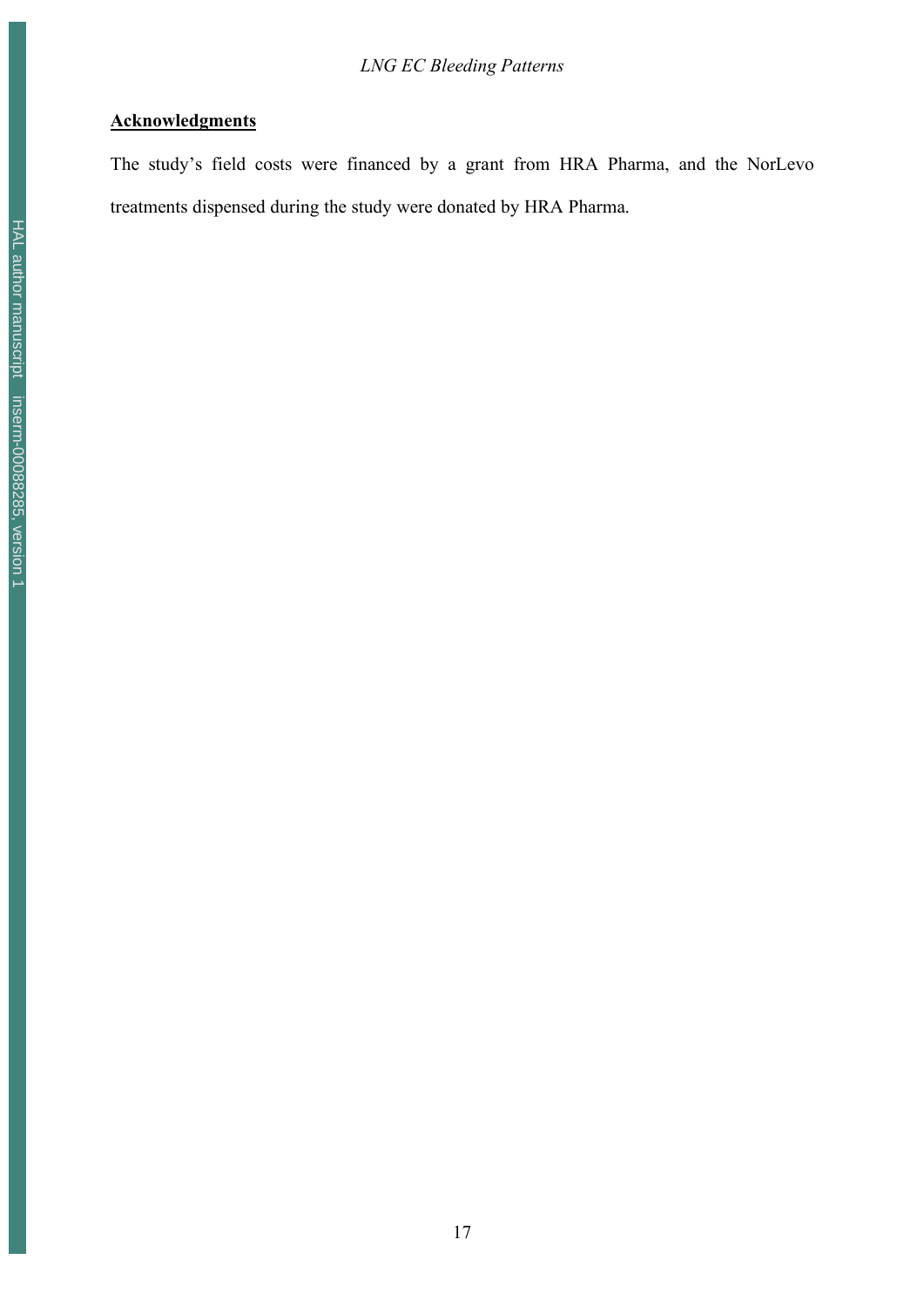### **References**

- 1. World Health Organization Task Force on Postovulatory Methods of Fertility Regulation. Randomized controlled trial of levonorgestel versus the Yuzpe regimen of combined oral contraceptives for emergency contraception. Lancet 1998;352:428-38.
- 2. von Hertzen H, Piaggio G, Ding J, et al. Low doses of mifepristone and two regimens of levonorgestrel for emergency contraception: a WHO randomised trial. Lancet 2002;360:1803-10.
- 3. Cheng L, Gulmezoglu AM, Oel CJ, Piaggio G, Ezcurra E, Look PF. Interventions for emergency contraception. Cochrane Database Syst Rev 2004;(3):CD001324.
- 4. Arowojolu AO, Okewole IA, Adenkule AO. Comparative evaluation of the effectivness and safety of two regimens of levonorgestrel for emergency contraception in Nigerians. Contraception 2002;66:269-73.
- 5. Gainer E, Sollet C, Ulmann M et al. Surfing on the morning after: analysis of an emergency contraception website. Contraception 2003;67:195-99.
- 6. World Health Organization Department of Reproductive Health and Research. Selected Practice Recommendations for Contraceptive Use. 2nd ed. Geneva: World Health Organization, 2004.
- 7. Trussell J, Rodríguez G, Ellertson C. New estimates of the effectiveness of the Yuzpe regimen of emergency contraception. Contraception 1998;57(6):363-9.
- 8. Brown H, Prescott R. Applied mixed models in medicine. New York: John Wiley & Sons, 1999.
- 9. Khan-Sabir N, Carr BR. The normal menstrual cycle and the control of ovulation, in Rebar RW, ed. Female reproductive endocrinology. Available at: http://www.endotext.org/female/female3/femaleframe3.htm, Accessed August 28, 2005.
- 10. Creinin MD, Kerveline S, Meyn LA. How regular is regular? An analysis of menstrual cycle regularity. Contraception 2004;70:289-92.
- 11. Gemzell-Danielsson K, Marions L. Mechanisms of action of mifepristone and levonorgestrel when used for emergency contraception. Hum Reprod Update 2004;10(4):341-8.
- 12. Hapangama D, Glasier AF, Baird DT. The effects of peri-ovulatory administration of levonorgestrel on the menstrual cycle. Contraception 2001;63(3):123-9.
- 13. Durand M, del Carmen Cravioto M, Raymond EG, et al. On the mechanisms of action of short-term levonorgestrel administration in emergency contraception. Contraception 2001;64(4):227-34.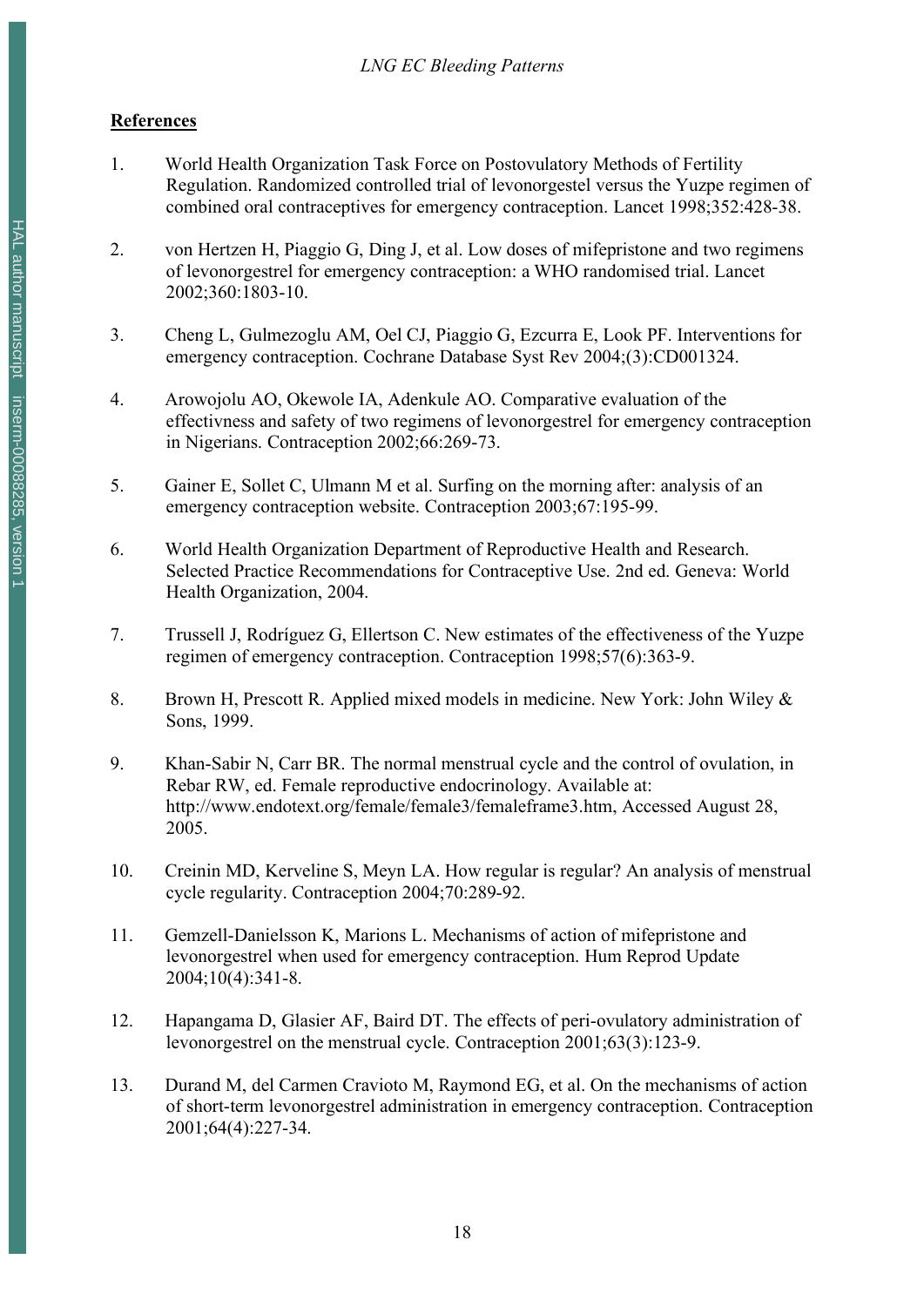- 14. Windham GC, Elkin E, Fenster L, et al. Ovarian hormones in premenopausal women: variation by demographic, reproductive and menstrual cycle characteristics. Epidemiology 2002;13(6):675-84.
- 15. Arowojolu AO, Okewole IA. Vaginal bleeding following the use of a single dose of 1.5mg levonorgestrel (LNG) for emergency contraception. West Afr J Med 2004;23(3):191-3.
- 16. Anderson FD. Bleeding and Contraceptive Steroids. In: Alexander NJ, D'Arcangues C, eds. Steroid hormones and uterine bleeding. Washington, DC: AAAS Press, 1992:7-23.
- 17. Peers T, Stevens JE, Graham J, Davey A. Norplant implants in the UK: first year continuation and removals. Contraception 1996;53:345-351.
- 18. Critchley HOD, Jones RL, Lea RG, et al. Role of inflammatory mediators in human endometrium during progesterone withdrawal and early pregnancy. J Clin Endocrin Metab 1999;84:240-8.
- 19. Vincent AJ, Salamonsen LA. The role of matrix metalloproteinases and leukocytes in abnormal uterine bleeding associated with progestin-only contraceptives. Hum Reprod 2000;15 Suppl 3:135-143.
- 20. United Nations Population Fund. The State of World Population 2003. Bernstein S, Ryan WA, eds. New York: United Nations Population Fund, 2003.
- 21. Raymond EG, Goldberg A, Trussell J, Hays M, Roach E, Taylor D. Bleeding patterns after use of levonorgestrel emergency contraceptive pills. Contraception 2006; 73(4): in press.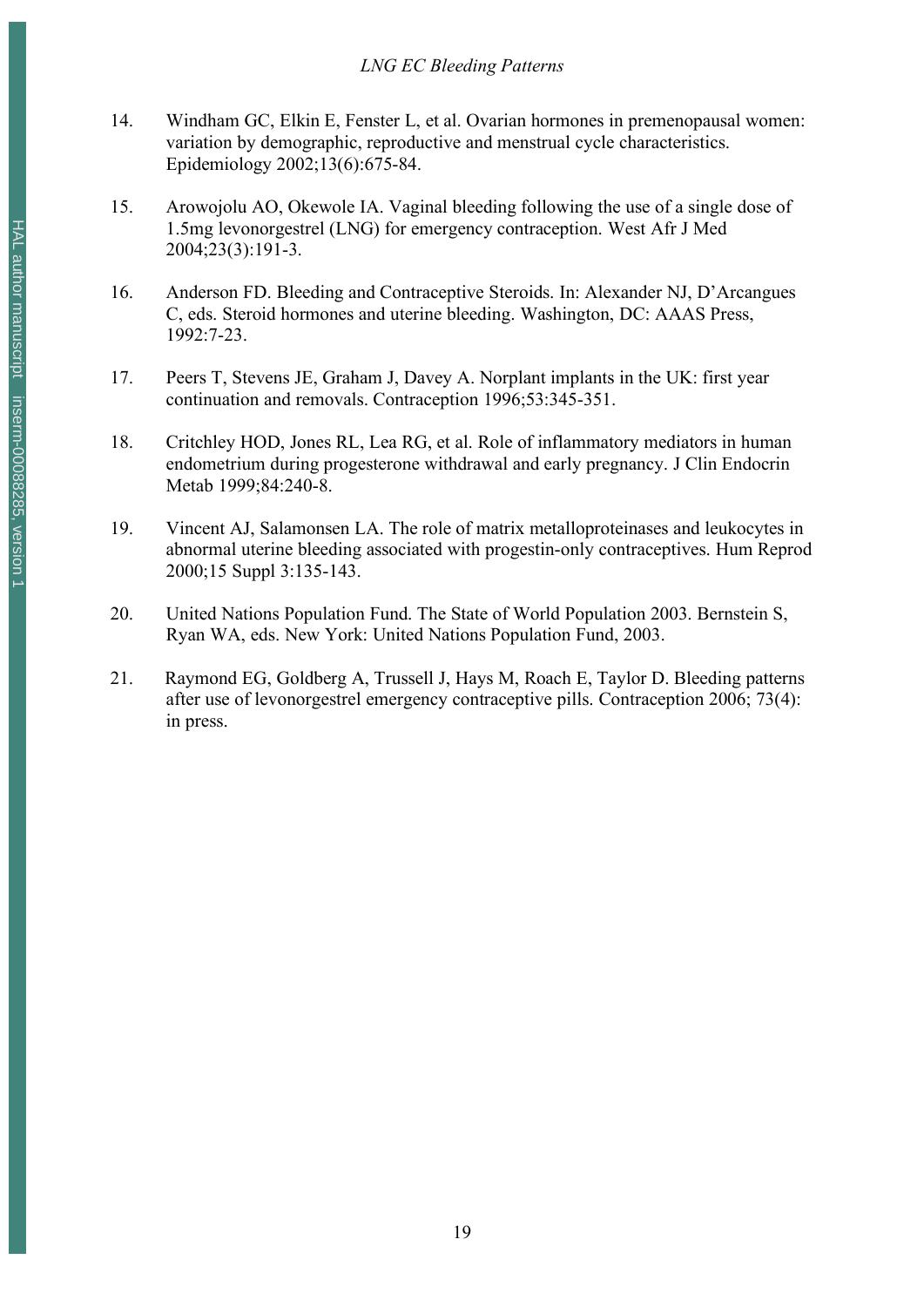Figure 1. Change in menstrual cycle length (baseline compared to EC cycle and baseline compared to post-treatment cycle)

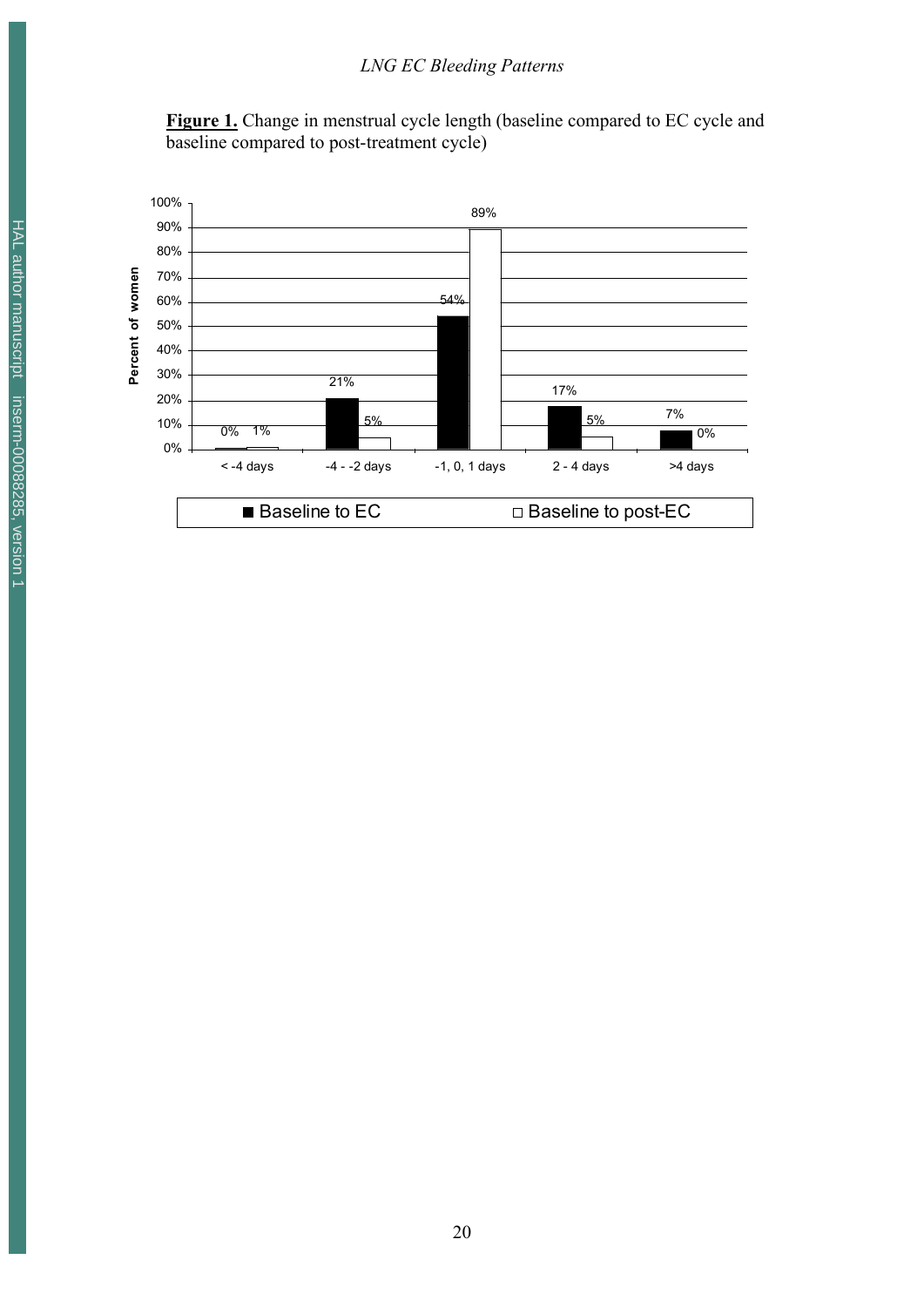|  | <b>Table 1.</b> Characteristics of participants and EC requests |
|--|-----------------------------------------------------------------|
|  |                                                                 |

|                                               | <b>Participants</b><br>followed-up at<br>the two visits | Participants<br>lost or excluded<br>between<br>inclusion and<br>$1st$ visit | <b>Participants</b><br>lost or excluded<br>between<br>$1st$ and $2nd$<br>visits |
|-----------------------------------------------|---------------------------------------------------------|-----------------------------------------------------------------------------|---------------------------------------------------------------------------------|
|                                               | $(n=132)$                                               | $(n=112)$                                                                   | $(n=100)$                                                                       |
| Age $(y)$                                     | 24.1 (16-31)                                            | $25.0(16-36)$                                                               | $26.8(17-36)$                                                                   |
| Profession                                    |                                                         |                                                                             |                                                                                 |
| Student                                       | 93 (70.5%)                                              | $71(63.4\%)$                                                                | 35 (35.0%)                                                                      |
| Paid employment                               | 20 (15.2%)                                              | $18(16.1\%)$                                                                | 28 (28.0%)                                                                      |
| Homemaker/none                                | $19(16.4\%)$                                            | $23(20.6\%)$                                                                | $37(37.0\%)$                                                                    |
| Parity                                        |                                                         |                                                                             |                                                                                 |
| $\boldsymbol{0}$                              | $82(62.1\%)$                                            | 57 (50.9%)                                                                  | 50 (50.0%)                                                                      |
| $\mathbf{1}$                                  | 41 $(31.1\%)$                                           | 35 (31.3%)                                                                  | $12(12.0\%)$                                                                    |
| $\geq$ 2                                      | $9(6.8\%)$                                              | 20 (17.9%)                                                                  | 38 (38.0%)                                                                      |
| Marital status                                |                                                         |                                                                             |                                                                                 |
| Single                                        | 110 (83.3%)                                             | 91 (81.3%)                                                                  | 85 (85.0%)                                                                      |
| Married                                       | 21 (15.9%)                                              | $19(17.0\%)$                                                                | $13(13.0\%)$                                                                    |
| Widow                                         | $1(0.8\%)$                                              | $2(1.8\%)$                                                                  | $2(2.0\%)$                                                                      |
| Use contraception                             | $40(30.3\%)$                                            | 53 (47.3%)                                                                  | 59 (59.0%)                                                                      |
| History of spontaneous or induced<br>abortion | 57 (43.2%)                                              | 50 (44.6%)                                                                  | 41 (41.0%)                                                                      |
| Baseline average cycle length                 | 28.4 (23-33)                                            | 28.5 (24-33)                                                                | $28.5(26-33)$                                                                   |
| (days)                                        |                                                         |                                                                             |                                                                                 |
| Baseline average menstrual period<br>(days)   | $4.0(3-6)$                                              | $4.0(3-7)$                                                                  | $4.0(3-7)$                                                                      |
| Time from intercourse to EC (h)               | $24.0(4-65)$                                            | $24.0(6-61)$                                                                | $23.2(5-72)$                                                                    |
| Cycle day of intercourse                      | $14.4(7-22)$                                            | $14.3(7-22)$                                                                | $14.4(7-21)$                                                                    |
| Cycle day of EC administration                | $15.6(8-22)$                                            | $15.5(8-22)$                                                                | $15.6(7-24)$                                                                    |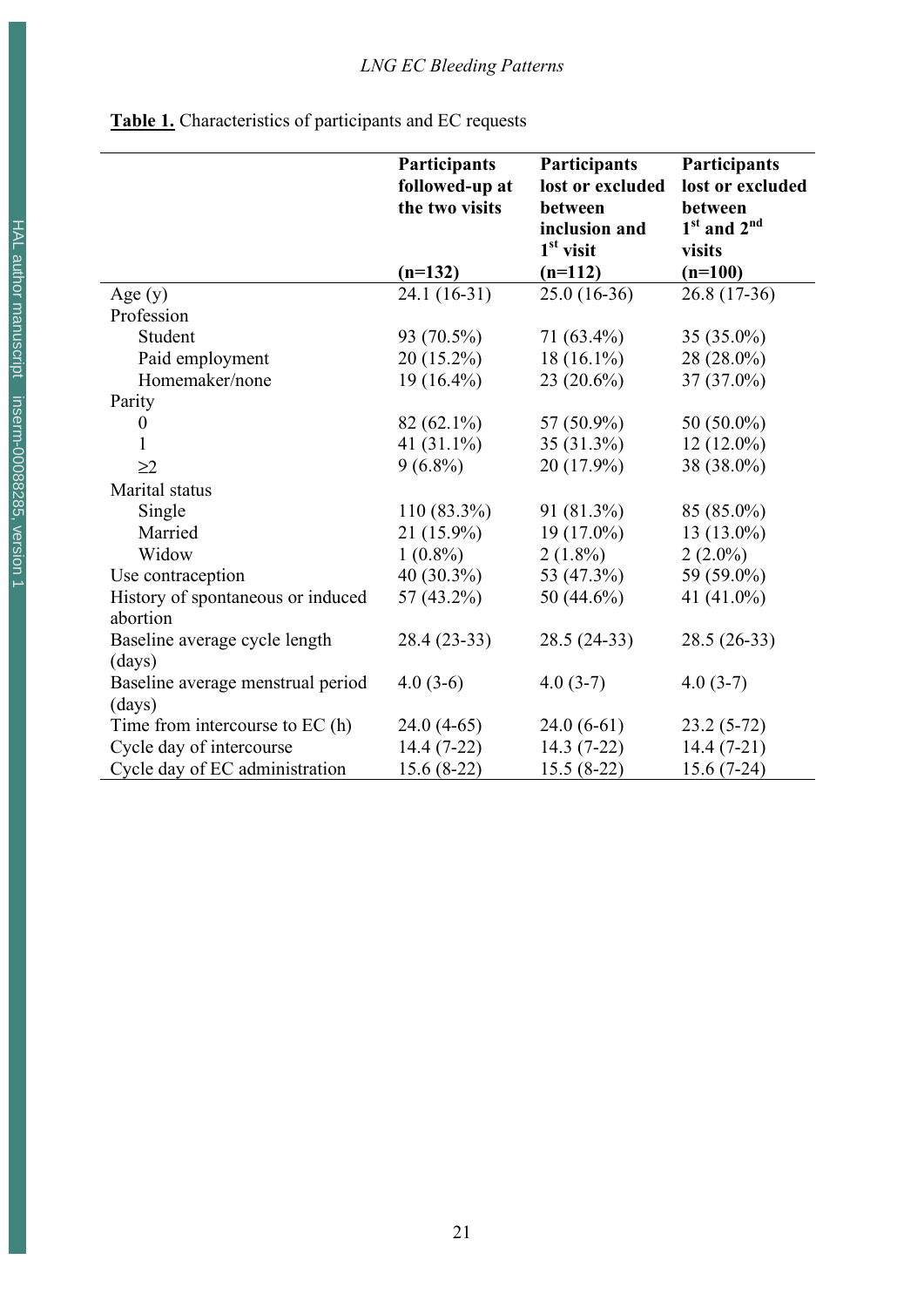**Table 2**. Menstrual cycle characteristics according to date of EC relative to expected ovulation: pre-ovulatory >2 days before ovulation, peri-ovulatory=from 2 days before to 2 days after ovulation, post-ovulatory >2 days after ovulation

|                                       | $\alpha$ and $\alpha$ and $\alpha$ and $\alpha$ and $\alpha$ and $\alpha$ and $\alpha$ and $\alpha$ and $\alpha$ and $\alpha$ |                        |                       |  |  |  |
|---------------------------------------|-------------------------------------------------------------------------------------------------------------------------------|------------------------|-----------------------|--|--|--|
|                                       | Pre-ovulatory EC                                                                                                              | Peri-ovulatory EC      | Post-ovulatory EC     |  |  |  |
|                                       | (n=64 for EC cycle,                                                                                                           | $(n=90)$ for EC cycle, | $(n=78$ for EC cycle, |  |  |  |
|                                       | $n=32$ for post-EC                                                                                                            | $n=56$ for post-EC     | n=44 for post-EC      |  |  |  |
|                                       | cycle)                                                                                                                        | cycle)                 | cycle)                |  |  |  |
| Cycle length (mean days)              |                                                                                                                               |                        |                       |  |  |  |
| <b>Baseline</b>                       | 28.8                                                                                                                          | 29.2                   | 27.2                  |  |  |  |
| EC cycle                              | $28.0^{\dagger}$                                                                                                              | 29.2                   | $28.9^{\dagger}$      |  |  |  |
| Post-EC cycle                         | 28.5                                                                                                                          | 29.3                   | $27.3^{\dagger}$      |  |  |  |
| Menstrual period duration (mean days) |                                                                                                                               |                        |                       |  |  |  |
| <b>Baseline</b>                       | 4.3                                                                                                                           | 3.9                    | 3.9                   |  |  |  |
| EC cycle                              | 4.5                                                                                                                           | $4.3^{\dagger}$        | $4.2^{\dagger}$       |  |  |  |
| Post-EC cycle                         | 4.4                                                                                                                           | $4.4^{\dagger}$        | $4.3^{\dagger}$       |  |  |  |
| Dysmenorrhea (incidence)              |                                                                                                                               |                        |                       |  |  |  |
| <b>Baseline</b>                       | 0.43                                                                                                                          | 0.56                   | 0.59                  |  |  |  |
| EC cycle                              | $0.28^{\dagger}$                                                                                                              | 0.60                   | $0.42^{\dagger}$      |  |  |  |
| Post-EC cycle                         | 0.5                                                                                                                           | $0.59*$                | $0.27*$               |  |  |  |

\* p<0.05 for comparison with baseline compared to baseline by paired t-test or McNemar's paired chi-square test

† p<0.01 for comparison with baseline compared to baseline by paired t-test or McNemar's paired chi-square test